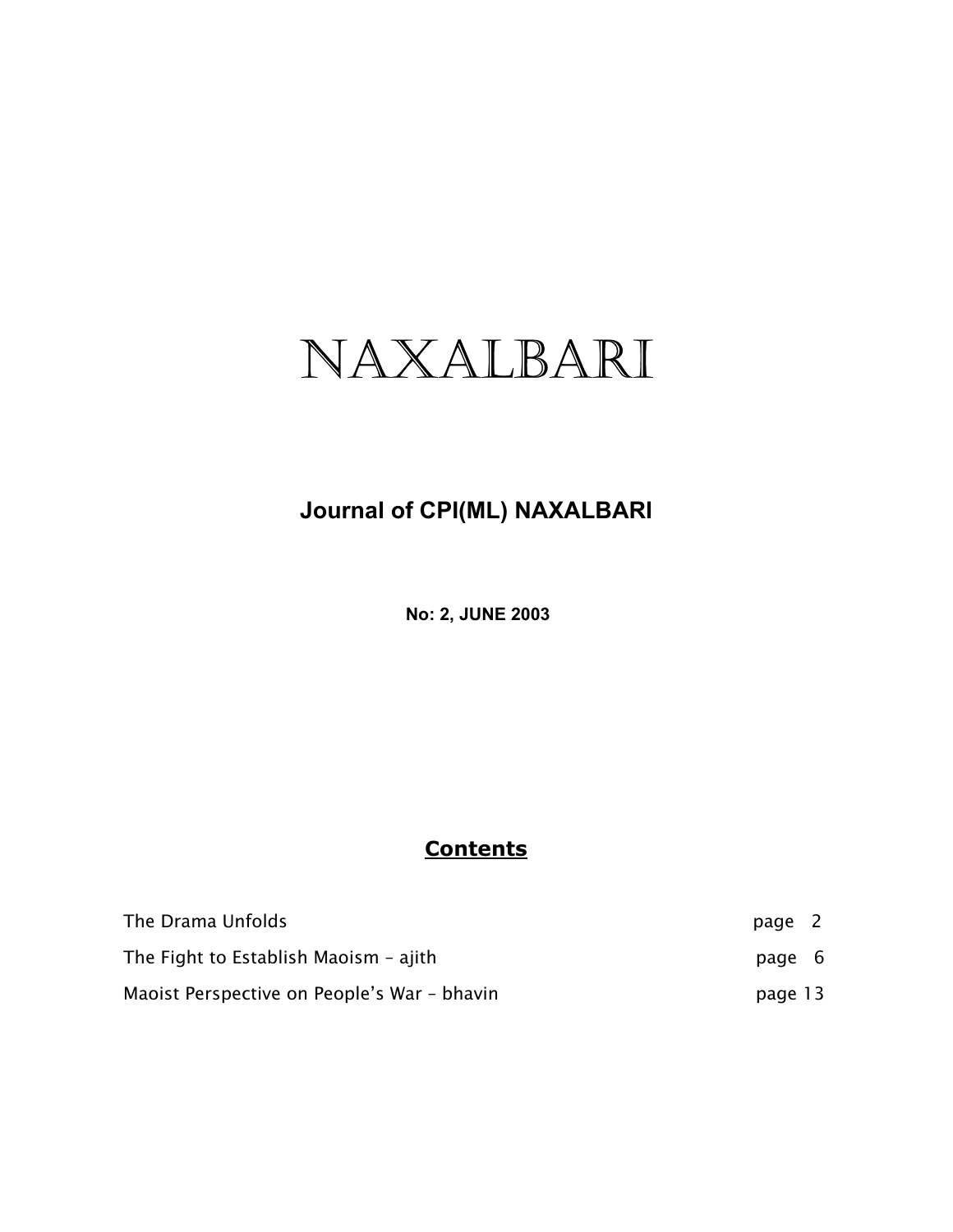### The Drama Unfolds- New World Order 2 Vs New Wave of World Proletarian Revolution.

The New world Order 2 was offing since mid Nineties. But it got a real push with Bush wrestling his way, through manipulation, to the Presidential Office. The arena left open after the fall of Soviet Social Imperialism was to be grabbed and the US monster put up its stake. Most of the other imperialist forces were swept aside by the swaggering tail of the monster unleashed. As for the crawling insects –the third world regimes- they were left with two choices, either get out of the way or get trampled. Afghanistan, Iraq were crushed. All in a span of 3 years.

 The imperialism in its driven by the greed for super profits wants to control everything's. The markets, natural resources, production, labour power, culture, technologyincluding what we should think and how we should live, everything, everything under the sun. The self proclaimed policeman of the world-the US- dreams to be the unchallenged emperor of the world. This is the fairy tale version of the US crusade.

 The imperialism in its deathbed is becoming vicious day by day. As the keeps growing the competition among the imperialists keeps intensifying. Now there is no room for fair playing sharing the loot US wants to grab the lion's share, leave the rest for those imperialists who support them. Of course the crumbs are meant for the comprador puppets of the III World. The new world order which started with WTO Globalisation, was supposed to be an open competition among the imperialists to deepen their hold and exploitation of the third world market. The colonisation of Iraq with sheer military strength against a hopeless and extremely weak country with disregard even to their own façade of democratic norms and values-ushers the New World Order-2, the American variety. Henceforth their word will be the final word, their decisions the law, their decree the justice.

 Last few months we saw feeble opposition of Franco- German clique, to the US's Middle East and Gulf oil it means US controls the supply of oil to Europe. It also means end of their stakes in Iraq and Gulf. Yet they could not dare flex their muscles. Because, America is far, far more powerful than the entire imperialist lot who opposed the Iraq War. America's capability to deploy huge number of troops along with tanks and heavy armaments in short notice anywhere in the world, there technical superiority in air and missile strike, advanced technology, strong defensive mechanism to thwart any challenges and to mention their huge nuclear arsenal, backed by evergrowing extraordinarily high defence beget-makes them highly invincible in conventional warfare. Infact Russia, France Germany unashamedly expressed their inner feeling-that in event of war with Iraq-US must win. This meek submission to US established the dialectical nature of imperialist contradiction ,collusion and contention. It also explains why the British ruling class is stooping so low. Blair is reduced to the level of mere member of Bush cabinet.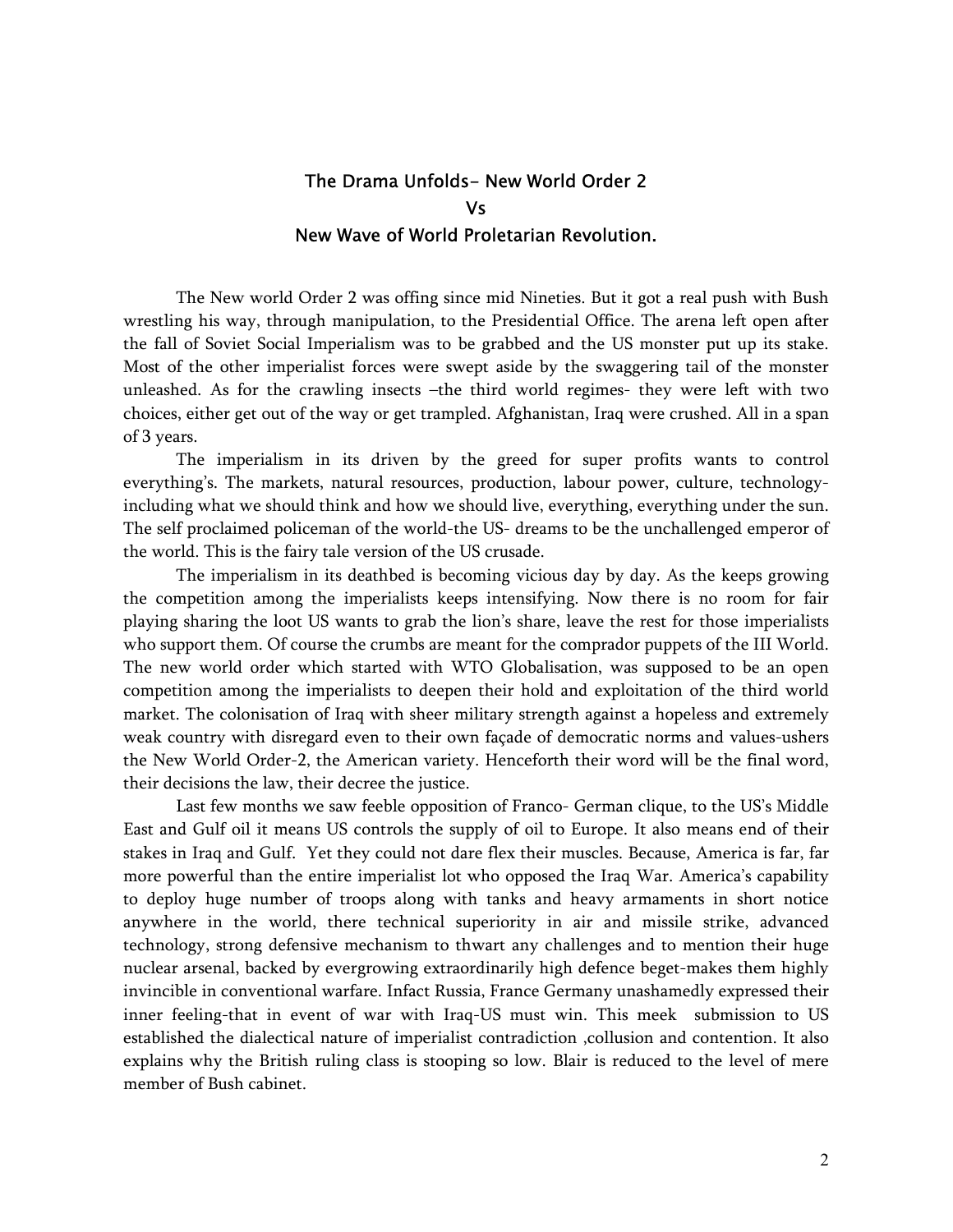UN- the instrument and the democratic mask of the imperialists has out grown its utility in the present world order. It could not stop US aggression of Afghanistan and Iraq. It has now legitimised US colonisation of Iraq. Iran, Korea, Syria are in firing line of US. US senate has approved an increase in budget by 50 billion dollars for the next year. Top US officials do not shy away in boasting US fighting capacity at various war fronts throughout the world simultaneously. 'Imperialism means war'- Lenin said, and they can't do away with it. The entire imperialist empire of hegemony and domination, their edifice of loot and exploitation, is based on their armed strength. Nine of the other imperialists have political and economic hold over the III world countries as strong as America. All these together puts America way ahead of the rest combined. Hence they are dictating terms. They have asked Mushraff and Vajpayee to settle differences and they are abiding like obedient servants. LTTE has bowed down and agreed for talks principally due to pressure from US. This is just the start of the New World order2.

America knew it very well that its aggression is bound to meet with stiff resistance. But then, imperialism is known to lift the biggest rock to drop it on its own feet. Their arrogance has added fuel to the fire, and this fire is going to take the form of a prairie fire, which Mao has often talked about. In past 10 months we have seen the growth of 'hate US imperialism' wave. Crores of people from all walks of life have protested against US terrorism. On Feb.  $15<sup>th</sup>$  alone more than 1.5 crore took to the streets in various cities throughout the world. This is unprecedented in history. Even in the turbulent 60's we didn't see such an Anti-war. US outrage. The puppet regimes of US too have found it difficult to openly support US and they had to circumvent ways to indirectly support US; succumbing to the people's pressure and probable loss of face. The die hard rightists, RSS, who had in the 60's demonstrated in support of US war in Vietnam, had to keep their excitement in control. Though Togadia made a comment in calling this war as a just war on communial lines, he had to retract from his position as soon as the entire Sangh Parivar washed their hands off, by saying it was his personal opinion. The entire reactionary press too was solent in showing any indication of support to this war overtly. In fact since Afganistan war the press is forced to write about US highhandedness, their human rights violation records, their rule through arm-twisting and greater details of how Osama and Saddam were their own creation. The globalised world of hitech communication had made it easier for people in far off places to communicate their voice of dissent. All this favours greatly the emerging new wave of World Proletarian Revolution. It has been taking shape in the form of various, armed and unarmed, people's resistances and struggles throughout the world. Every WTO meet since Seatle has witnessed higher and higher resistance, so much so that even recently, in Evian and Geneva, the authorities had to open fire at the protestors and resort to ruthless lathi charge.

 Similarly each country has witnessed growing dissent and instability, with the basic needs of jobs, food, shelter, healthcare, water, clean environment slipping away from the millions of toiling masses. Peoples' discontent is getting organised and expressed through various forms of struggles, like nationality, ethnic, caste, race or religion and are refusing to die out easily. Though most of these struggles are led by chauvinists and rightists and directly or indirectly become the pawn in the imperialist and reactionary game plan-yet it has brought forward to the masses the necessity to raise arms. We know very well that the leadership of these struggles are surely going to ditch the masses, but as the revolutionary option will come forth, glaringly polarisation will take place and the masses will choose the right path.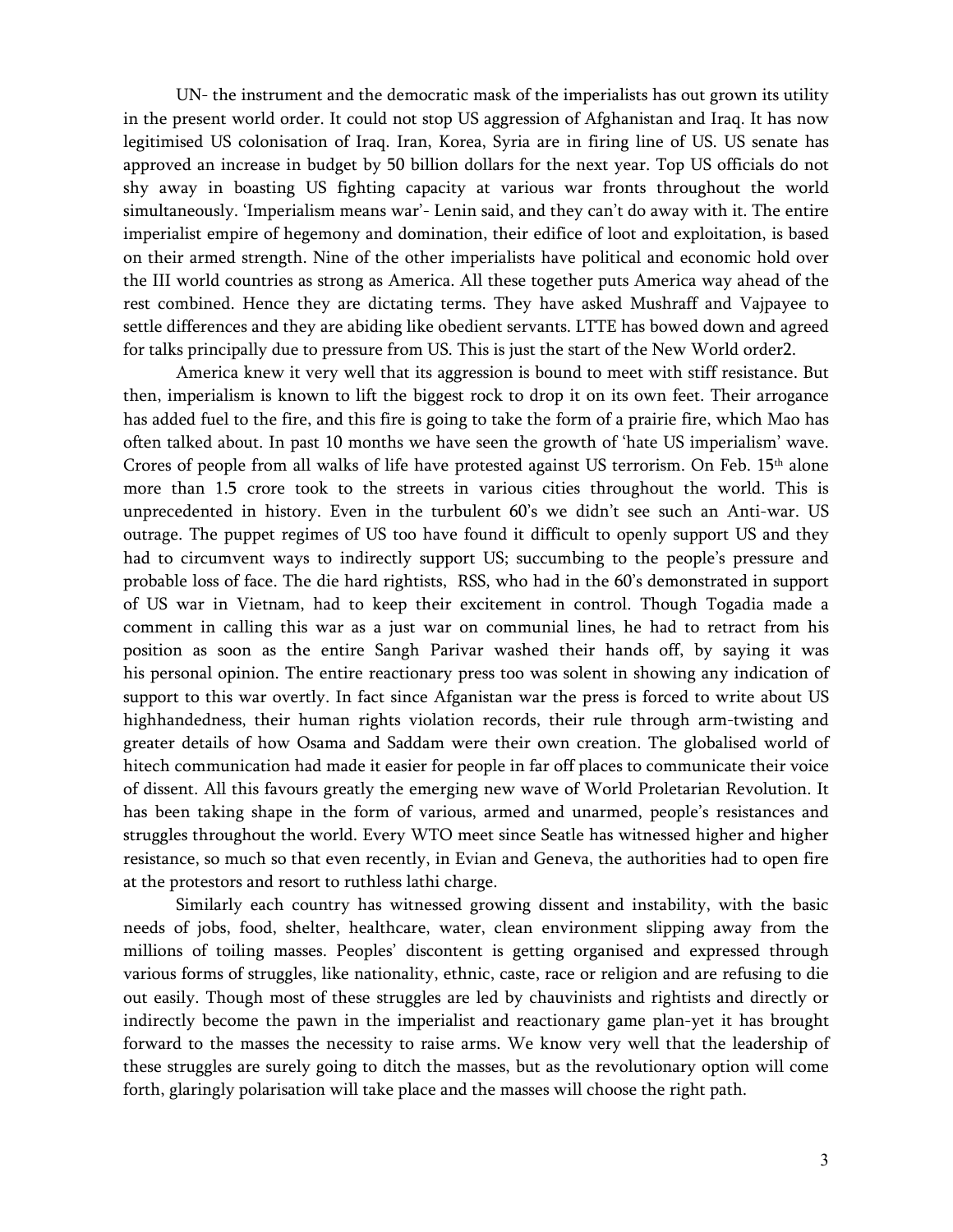The much political stability for the imperialist and the reactionaries is getting far from their reach. The people of Iraq have already started their resistance against US occupation. While Palestine, the bone in US throat, just refuses to be cowed down; even in an extreme repressive situation where unarmed women and children are facing an advanced and vicious Isreali military.

 In this situation of chaos we see 3 specific anti-imperialist trends developing. One, of Ngo's, Socialists Democrats, Liberals, Greens, Humanists etc., getting organised as World Social Forum. Its Asian chapter was very consciously held in Hyderabad recently. They are the one who are playing the lead role in organising the anti-globalisation struggles and demonstrating in front of every WTO meet, throughout the world. But that is the extend they can go, peaceful demonstration, voluntary boycotts, social empowerment programmes, alternative technologies, etc, programmes funded by the imperialist institutions. They oppose armed struggle and expect Gandhian from of struggles to be the weapon of the masses to fight the bloodthirsty monsters and their conscience-less local reactionary puppets, their terror machinery, their draconian laws. They are cherishing impossible dreams that with people boycott of MNC products alone, they can run the gaint multinationals 'out of business'. These day dreams are intoxicants in progressive wrappings and in more than one way it helps the imperialists and their rivalry. Already a new trend backed by French and Germans are making rounds that there are good MNCs-with intentions of uplifting the poverty levels, are environment friendly and more humans-and there are bad MNCs swindlers exploiters, environmental abusers (like Enrons, Monsanto-of course all American MNCs). They are also developing their theories. Presently there is a talk about emergence of another superpower challenging the US superpower and that is-voice of the people of the world. This is a perverted version of the strength of the masses. They provide illusions of power called 'empowerment' and never speak of real political power to the masses. They oppose all kinds of violence-reactionary violence as well as violence of the struggling masses. These propagators of peace are in fact delaying the total onslaught of the masses on this repressive system and thereby serving imperialism But masses will not be cheated for long by these people. The emerging wave will sweep them aside.

 The other trend that has developed is that of the Islamists. The radical Islam will be on the rise and more attacks on imperialism is to follow. But the ideology of Islam like any other reactionary ideology serves the ruling class and imperialists. It lacks the capacity to unite the entire masses against the common enemy. In fact they cannot unite their own sects which are diametrically opposed and are killing each other. Most of the Islamist leaders and organisations have been built and nurtured by CIAs like Saddam, Osama, Mullah Omar, etc The Islamic states in Iran under Taliban, and Khomeini, Khatami, Afghanistan under Taliban, and the Arab countries the Kings were and are worst reactionary regimes. The people in Iran are waging fierce struggle against the draconian laws and repression of the theocratic state.

 Though Islamist organisations have taken up arms and practice self-sacrifice in the name of fighting for god-'jihad' they can't and will not root out imperialism due to their inherent reactionary class nature. Saddam Hussein who was been looked upon as an anti-imperialist hero, who vowed to die fighting on the Iraqi soil, back stabbed the brave resistance put up by Iraqi people. The leaders, the elite Republican Guard commanders and officers, all sought safe havens for themselves leaving the people in lurch to face the enemy. The political-economical structure of any Islamic state is no different from any other reactionary semi feudal, semicolonial state. Their jihad is against non-believers of Islam, hence they don't see any difference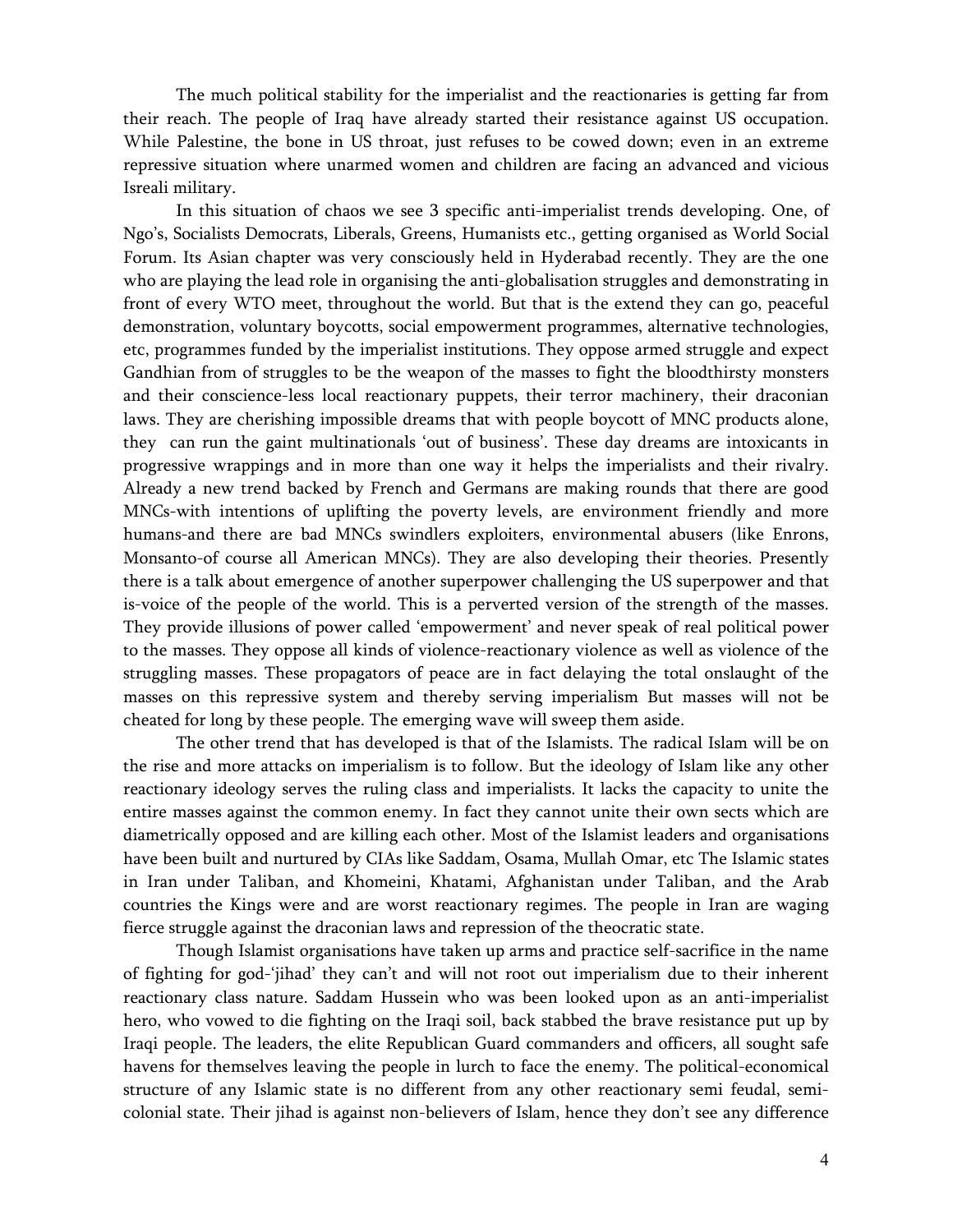between masses and rulers. No wonder they have not been able to punish a single reactionary leader. Their victims throughout the world had been ordinary people.

 The third and most important, promising emerging trend is that of the Maoist revolution. In Nepal , Peru, Philippines Turkey, India the Maoist People's War is advancing and giving a hard time for the imperialist and reactionaries. In a short period of seven years CPN(M) in Nepal could transform the countryside into shining trenches of world revolution. The formation of C0-ordination Committee of Maoist Parties and Organisations of South Asia (CCOMPOSA) is the sign of growing unity and co-ordination among the Maoist Parties to fight the common enemy and advance the revolutionary Peoples War in South Asia. The Revolutionary Internationalist Movement (RIM), as an embryonic centre of Maoist, synthesizes positive negative experience of the movements and guides the movements through debates on various questions, developing the level and coming to a common understanding. RIM played an important role in establishing Maoism as the third and higher stage of proletarian ideology as a weapon to deal with the neo-revisionists and opportunists. RIM has correctly declared the principal contradiction in the world today is between the imperialist and the oppressed masses and countries and that revolution is the main trend. It aims at forming a communist international of a new type. Efforts of RIM has helped various organisations within it to grasp Maoism and rectify their understanding and line. Formation of new Maoist parties, mCP(Italy), CPN(MLM)(Iran), have strengthened RIM as the leading International Maoist organisation. Recent Congress of MKP {Party of Turkey and North Kurdistan, earlier TKP[ML]} has made thorough summations of 30 years of armed struggle and plans were drawn up to surge ahead based on the advanced experience of Peru/Nepal.

 Distinction between genuine revolutionaries and revisionists is getting clearer and polarisation taking place accordingly, with a speeding up of unity process. Firm anti-feudal, anti-imperialist stand, a political programme to root out the reactionary ruling class and destroy its system and establish the new state under the dictatorship of the proletariat and march on by continuing class struggle right up to communism comes from Marxism-Leninism-Maoism. It is the only liberating scientific ideology which can unite the entire toiling masses against the enemy class- it is the only hope of the wretched of the earth.

 The drama has begun- The new wave of World Proletarian Revolution is progressing, emerging advanced and scientific as against the New World Order which is the struggle of a dying-decaying imperialist system to survive. Decks are getting cleared for final assault on the Maoists. (Present pressure on Com. Jose Mario Sisson of CCP (Philippines)and threats to CPN(M) are some of the indication.) Maoists are getting ready to defeat it by trying to mobilise the struggling masses throughout the world to unite and get organised under the banner of Maoism. This new wave of World Revolution alone can challenge the new world order. All the tech technological might, and advanced fire power will bite the dust once the masses rise in torrents. China, Vietnam, Korea are the glaring examples in history where peasants and workers under the leadership of Communist Party-armed with Maoist theory of People' War-could destroy and humiliate the warring imperialists .Saddam's and Osama's can't even think of it. The new wave of World Proletarian Revolution is growing. It is our responsibility to accelerate its pace.

 Our responsibility lies principally in advancing the revolutionary process in our country by launching a new wave of People's War in India much higher than the first wave experienced in the 60s under CM's leadership. The situation now demands an all out effort to start the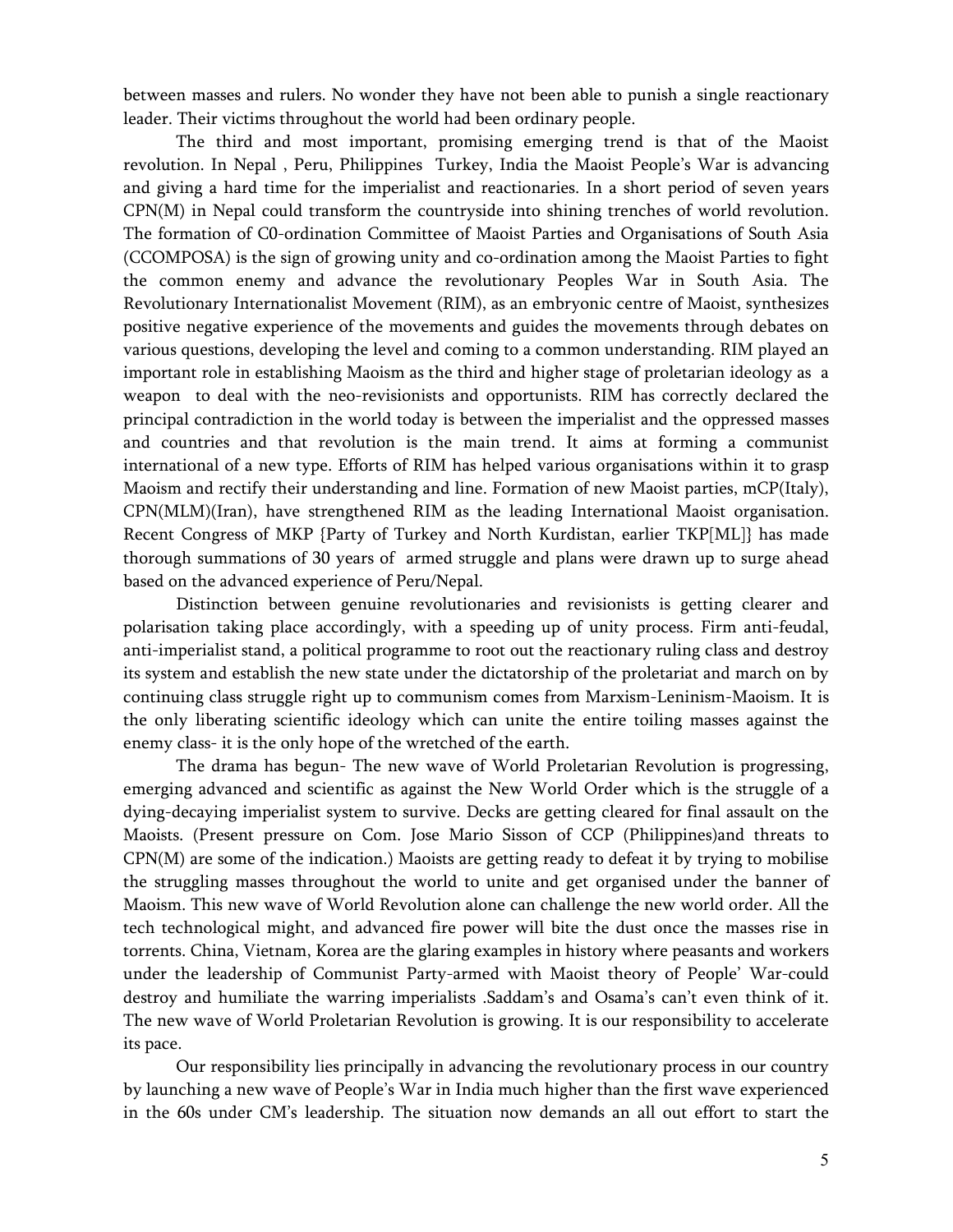destruction of this parasitic repressive state. Fore centuries the masses, burdened by the feudal ruling class and later by imperialist colonisers and comprador bureaucrat capitalist ruling class, are craving to be organised and led scientifically. 56 years of bogus freedom is enough for the masses to realise the futility this system. Only a small section of the educated, job holding urbanites have faith and hope in this decomposed dead corpse which only serves the parasites and maggots.

 The ruling classes are visualing this danger. Hence, enactment of POTA, carrying out genocides, false encounters, repressions, malicious campaigns, telling blatant lies and covering up with bogus judicial inquiries-whenever and wherever the people are voicing dissent. Only by uniting our strengths, on correct lines, can we, not only thwart their repression and terror but also give decisive blows to this ailing system.

**\_\_\_\_\_\_\_\_\_\_**

#### **The Fight to Establish Maoism**

**ajith** 

It is now more than 20 years since the Communist Party of Peru adopted Marxism-Leninism-Maoism (MLM) and almost 10 years since it was adopted by the Revolutionary Internationalist Movement (RIM). The initial decade was one of struggle and steady advance within the ranks of the RIM. Following the adoption of MLM by the RIM in 1993, the worldwide struggle to establish it acquired a powerful thrust. Since then, Maoist Parties engaged in People's War, but outside the ranks of the RIM, have also adopted MLM. This has further sharpened the lines of ideological demarcation and strengthened the struggle to establish Marxism-Leninism-Maoism as the commander and guide of the world proletarian revolution. In a related development, the RIM was further strengthened when the Maoist Communist Centre [at present Maoist Communist Centre India (MCCI)], a party with a decades long history of waging People's War, joined it. The adoption of MLM has further propelled its participant members to make leaps. The most significant among them was the historic initiation of the People's War in Nepal by the Communist Party of Nepal (Maoist) [CPN (M)] and its rapid advance. New leaps were also seen through the foundation of the Maoist Communist Party, Italy and the Communist Party of Iran (MLM) as well as in the successful  $1<sup>st</sup>$  Congress of the Maoist Communist Party (of Turkey and North Kurdistan, earlier TKP [ML]), which has made significant progress in the line of the party. The advances made by our party in summing up the past, developing an outline perspective on the military line and tackling the tasks of completing preparations is also a direct product of the struggle to uphold, defend and apply Marxism-Leninism-Maoism, particularly Maoism.

MLM emerged through struggle and continues to advance through struggle against various rightist trends. In India, the CPI(ML) Red Flag (RF) tried to brand RIM's position on MLM as Lin Piaoism. Unable to put up any substantial argument, it tried to confuse the issue by raising the false charge that RIM was defining Maoism as the Marxism-Leninism of the new era. The fact is that RIM's document 'Long Live Marxism-Leninism-Maoism' clearly states: "...Lenin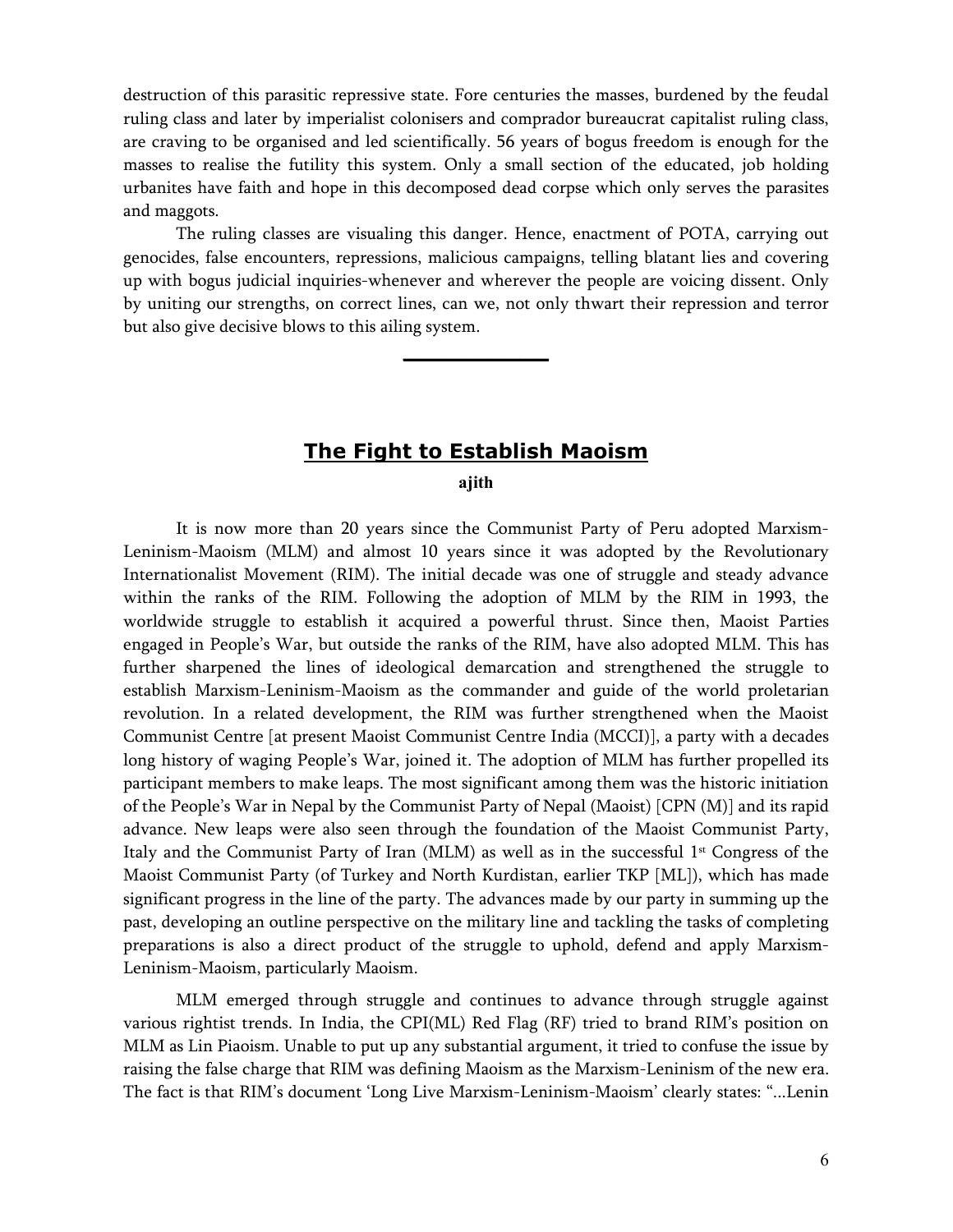described the era in which we live as the era of imperialism and proletarian revolution." (A World To Win, No: 20, page 6, emphasis added.) This fraudulent attack of the RF was quite in keeping with the fraudulent tactics it employed to justify its slide to parliamentarianism. It will be useful to examine the ideological approach guiding these tactics.

The essence of the tactics employed by the RF consists in pitting the initial positions of the international communist movement (ICM) against its advanced grasp achieved later on. Thus the RF tried to hide its parliamentarist revisionism by taking refuge in one sentence of the 1963 General Line Proposal, which speaks about mastering all forms of struggle. (The explicit stand of this document on the necessity of waging armed struggle to seize political power was conveniently kept aside.) More importantly, the RF went on to reject the clarity achieved later on by the Maoist movement, when it firmly established the path of protracted People's War (or the Chinese path) as the sole path of revolution in semi-colonial, semi-feudal countries. For the RF this was yet another Lin Piaoist sectarian deviation. What we see here is how revisionism handles the development of ideology. It studies the past not to shed light on the present ideological tasks, but to negate the advance of ideology. This approach often appears in various forms in the struggle to establish the new and it is worth paying attention to it.

The RF was well on its way to abandoning the revolutionary road when it tried to attack Maoism. But, significantly enough, we see a similarity between its conclusions and those of the Nepal Communist Party (Mashal) [NCP (Mashal)] or of the section, which was expelled from the MCCI in 2001. In both these cases the era question was sought to be used to obstruct the adoption of Maoism. The argument was that since the era had not changed there could not be any new 'ism', or overall development of ideology, after Leninism. One can speak of an overall development of proletarian ideology when it is developed in all the three components of philosophy, political economy and scientific socialism. But, as Mao pointed out, "The basis is social science, class struggle." (Talks on Philosophy) That is, developments in all the three components have taken place through the continuing role of Marxism in guiding class struggle. If one keeps in mind the ups and downs and the advances made by the ICM since Lenin's time, one would have no difficulty in grasping that this reality had thrown up the necessity of an overall ideological leap. This is what Mao Tsetung achieved.

Refuting the NCP (Mashal) the Committee of the RIM pointed out, "To maintain that Leninism covers all the contradictions of the era of imperialism and the building of socialism is to ignore the reality and replace it with some preconceived idea in one's brain. It proceeds from formed definitions, not material developments, and as a result earthshaking events are treated as trivial and not requiring major effort to develop our understanding. This is subjective idealism, not Leninism." (A World To Win, No: 20, pages 46-47.)

This qualification is equally applicable to the section expelled from the MCCI. They argued that, "As there are two stages of developments of capitalism, no third stage is there, so in case of Marxism there cannot be any third stage of its development." (Quoted in the MCCI's article "Take a Correct Position in the Debate on Maoism", page 1.) In this case, the development of ideology is linked solely to economic stages!

Yet another common feature of both the NCP (Mashal) and this section is their so-called defense of Stalin. Both of them reject Mao's criticisms on Stalin. They argue that his contributions are nothing more than a continuation of Stalin's positions. Finally, both of them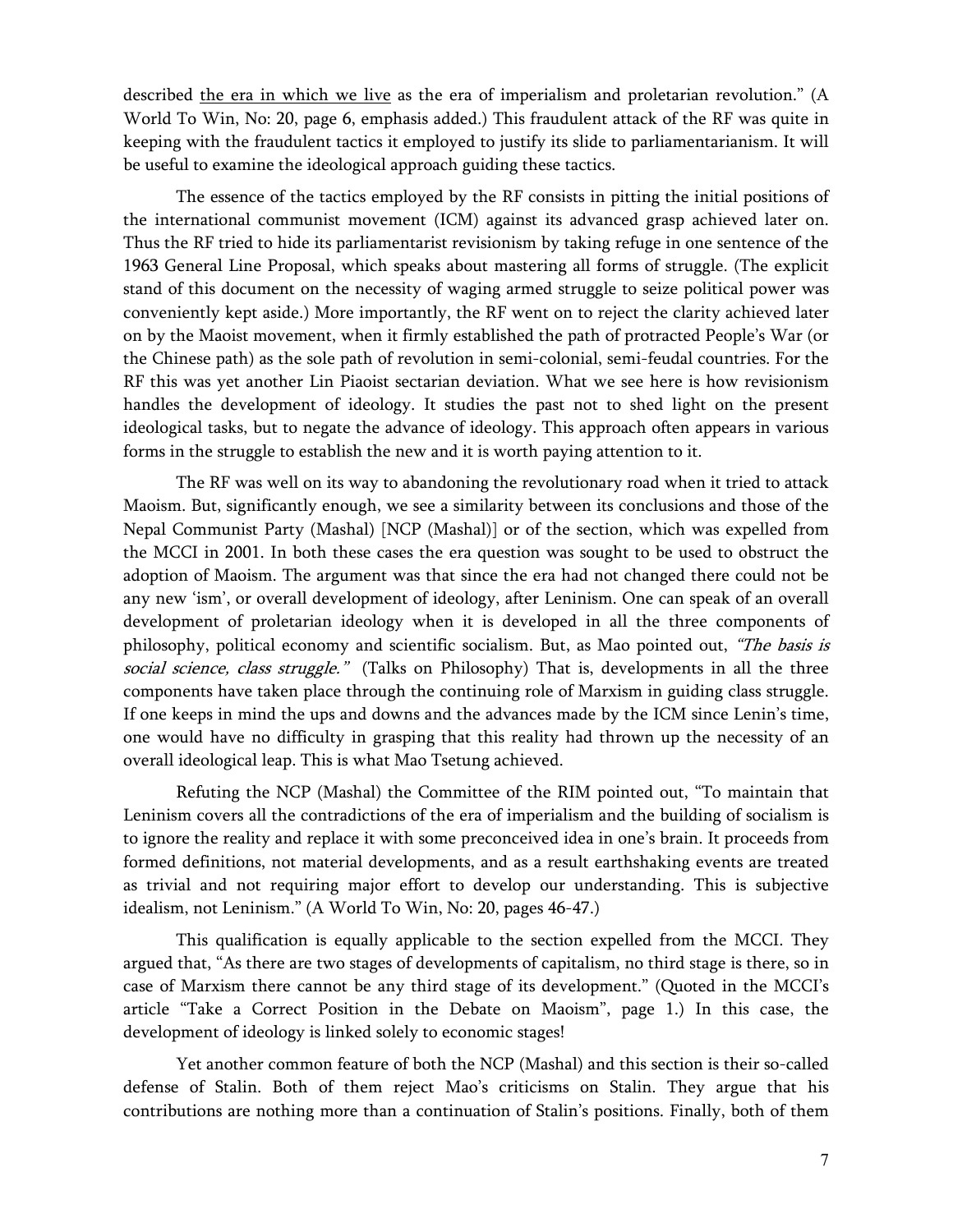conclude that Mao's contributions are only equal to Stalin's. Thus, they have ended up negating their own previous position of considering Mao Tsetung Thought as a new stage! Or rather, they have only succeeded in exposing that their earlier adherence to Mao Tsetung Thought was really covering up deep-rooted revisionism. One sees here yet another variant of the revisionist tactics of pitting the old against the new. Beyond that, their attack on Maoism, quite close to Enver Hoxha's attack, raises an important question. How should we grasp the rupture/continuity dialectic in the development of proletarian ideology?

Mao Tsetung no doubt inherited and applied the contributions of Stalin. We particularly stress Stalin's contributions in the struggle against anti-Leninist currents on international questions, building socialism and specific questions of the Chinese revolution. Moreover, he played a leading role in the ICM in the struggle to defend Stalin from the vile attacks of Krushchevite revisionists. But, and this was the key aspect, he did this by rupturing from outmoded ideas as well as real errors of Stalin. The continuity with Stalin's revolutionary legacy, or more broadly with the Marxist-Leninist legacy, was possible precisely because of this rupture. This is what paved the way for the development of the new, higher and third stage of proletarian ideology. On the other hand, in the name of defending Stalin, Enver Hoxha clung to his errors and ended up as a renegade. This has also been the inevitable trajectory followed by the NCP (Mashal). The section expelled from the MCCI can be expected to trail it, especially since they have taken to slandering the People's Wars in Peru and Nepal as 'left' adventurism; a regular refrain of the RF and the NCP (Mashal). This discussion helps us to understand how their metaphysics complements their idealism in the question of ideology.

For a long time before its expulsion from the RIM, while claiming to uphold Mao Tsetung Thought, the NCP (Mashal) had nursed a line, which was essentially rightist. Maoists accept the theory of People's War as an all round development of proletarian military science. But, for the NCP (Mashal) it was mere tactics. While Mao talks about continuous revolutionary situation existing in semi-colonial countries, the NCP (Mashal) was keen on imposing Lenin's analysis of revolutionary situation related to capitalist countries. All of these were, for long, essential aspects of the NCP (Mashal)'s line. Sharp exposure of these rightist positions took place only after the CPN (Maoist) [then NCP (Unity Centre)] adopted MLM and developed the revolutionary line. In fact, this rupture from the longstanding rightism within the Maoist movement of Nepal paved the way for the People's War and its rapid advance. On the other hand, despite its legacy of standing up against Teng revisionism, the NCP (Mashal)'s attack on Maoism rapidly opened the doors for its degeneration into a tool of the reactionaries.

These experiences bring us to an important question raised by the struggle to establish Maoism. Apparently, the adoption of Maoism is only a matter of terminology. Yet, in the two instances seen above, it led to much stirring up and brought out the revisionist sludge hiding behind the banner of Marxism-Leninism-Mao Tsetung Thought. It revealed sharp differences, within the RIM, the Nepali movement and the MCCI, over what exactly is understood as the universality of Mao's contributions. It posed sharp questions over what is grasped by claiming them to be a new or higher stage. Inevitably, these differences were of a vital nature affecting all aspects of a Party's line and practice. What was apparently a mere question of change in terminology turned out to be something of great ideological significance. If this is not grasped as such, the adoption of Maoism will remain a mere formality. Let us not forget that the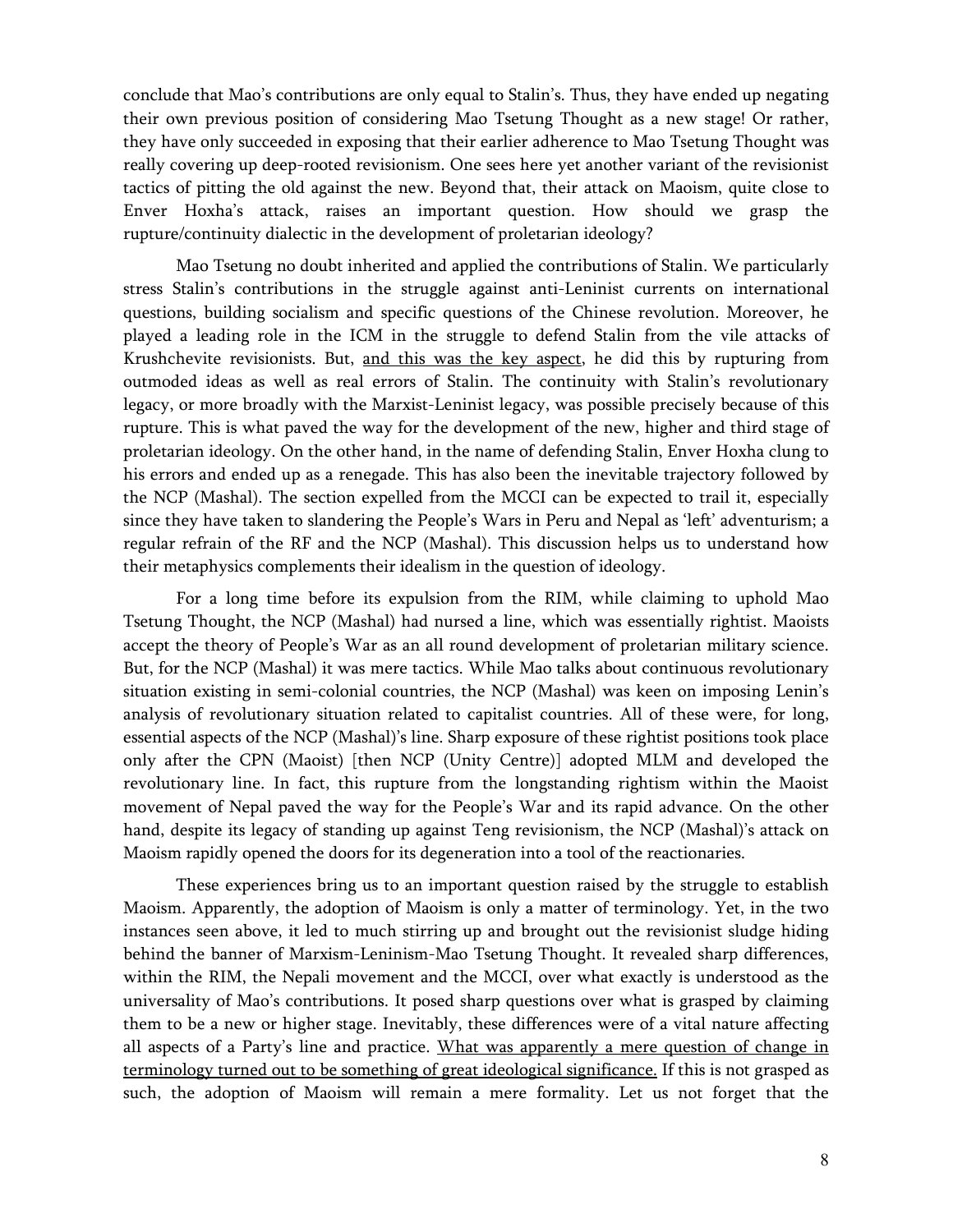sharpening of the battle against revisionism can never be the automatic product of a new term in itself.

It is true that a formal checklist comparing Mao Tsetung Thought and Maoism will not reveal anything new. But that is hardly the point and we must be alert to avoid this trap of formalism held out by the opponents of Maoism. Mao Tsetung Thought and Maoism are not the same. There is something new here. Something new of great ideological importance is achieved by adopting Maoism. And this newness is not so much in the word as such. It resides in the rupture from an incomplete or fractured understanding of the universality of Mao's contributions taken as a whole and in the leap to a qualitatively higher, better, deeper grasp of our ideology. Evidently, any reasoning, which harps on emphasising that nothing new is added, will fail to mobilise the whole Party and lead it in carrying out this rupture. The task of actualising this grand potential for a vigorous ideological rectification, for achieving a better grasp of MLM, will be done in a partial manner. Even worse, it will be left to spontaneity.

One of the strengths of the RIM's 1993 document on MLM is that it addresses this squarely. The RIM had emerged from the consistent worldwide ideological struggle against Teng-Hua revisionism and Enver Hoxha's dogmato-revisionism. Its 1984 Declaration had correctly stressed Mao Tsetung's qualitative development of Marxism-Leninism and affirmed that he had raised it to a new stage. Yet, despite these advanced ideological positions, it was quite clear that the adoption of MLM was not a mere matter of changing terms. The experience of parties in the RIM, which had adopted MLM, clearly pointed out the ideological significance of this change. This was summed up in the following words, "... the use of the term 'Mao Tsetung Thought' in our Declaration reflected a still incomplete understanding of this new stage. In the last nine years our movement has been engaged in a long, rich and thoroughgoing discussion and struggle to more fully grasp Mao Tsetung's development of Marxism. During this same period the parties and organisations of our Movement and RIM as a whole have been engaged in revolutionary struggle against imperialism and reaction. Most important has been the advanced experience of the People's War led by the Communist Party of Peru, which has succeeded in mobilising the masses in their millions, sweeping aside the state in many parts of the country and establishing the power of the workers and peasants in these areas. These advances, in theory and practice, have enabled us to further deepen our grasp of proletarian ideology and on that basis take a far-reaching step, the recognition of Marxism-Leninism-Maoism as the new, third and higher stage of Marxism." (A World To Win, No: 20, page 4, emphasis added.) Yes, this further deepening of our grasp of proletarian ideology is exactly the key issue in adopting Maoism. It must be adopted on that basis and on that basis alone if it is to illuminate the way forward and defeat revisionism.

The struggle for Maoism has once again thrown up a longstanding issue within the ICM. Are 'ism' and Thought one and the same? Is the difference between them merely a matter of better expression? And how do they relate to line and the lessons of a specific revolution? The debate on such questions is only shaping up. So the views offered below are necessarily preliminary.

The 7th Congress of the Communist Party of China (CPC), held in 1945, stated that Marxism-Leninism and the Thought of Mao Tsetung was its guiding ideology. It also said that this Thought is specific to China. But even a quick survey shows us that many major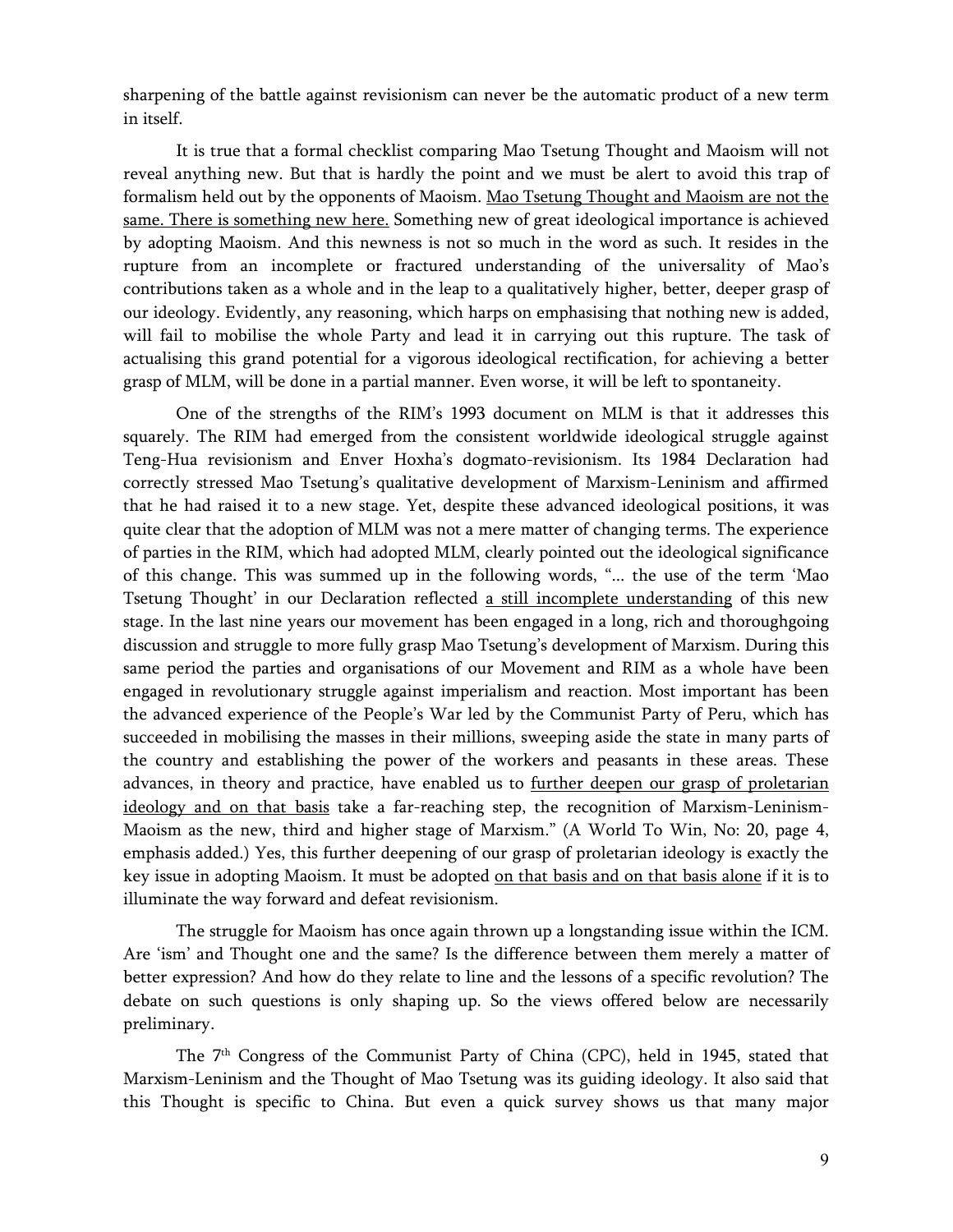contributions of what is now established as Maoism had already been developed and tested over long years of revolutionary practice. The theory of New Democratic revolution, People's War, concept of bureaucrat capitalism, mass line, development of party concept, united front theory and ideological rectification, apart from Mao's philosophical contributions, are some among them. All of these were developed through struggle against right and 'left' opportunism, Trotskyism and dogmatism. In particular, Mao's creative application of Marxism-Leninism was closely related to a bitter struggle against mechanical copying of Russian experiences. And we know that the international sources of this deviation were the Comintern and Stalin. This raised a complex problem. Quite rightly, Stalin was considered as the authoritative international leader in that historical period. Some of the basic views put forward by this leadership on the world revolution in general and the Chinese revolution in particular were correct and had to be upheld. At the same time, there was also some wrong thinking and views, which had to be rectified. Hence, it wouldn't be wrong to assume that the term 'Thought of Mao Tsetung' emerged from the necessity faced by the CPC to draw attention to and clearly establish the distinct ideas guiding it, as compared to the prevailing, accepted, thinking dominating in the ICM. Whatever that may be, what is more important is the nature of Mao's contributions at that time itself. They were already having a universal character. In fact, they represented, and still represent, the one and only correct Marxist understanding about the path of revolution in colonial, semi-colonial countries. (The ICM acknowledged this only 4 years later.) Moreover, Mao's contributions already represented an advance in the Marxist-Leninist understanding on party, party building, united front and mass line. All of these are valid for both types of countries, that is imperialist and oppressed nations. (As we know, this was established in the ICM only after the Maoist revolt against Khrushchevite revisionism in the 1960's.) Thus, when the CPC used 'Thought' in 1945 and said that it is specific for China, this already represented a substantial qualitative development of Marxism-Leninism, tested through practice and having universal significance.

However, its further development was not mere addition. In the course of leading socialist revolution and the struggle against modern revisionism Mao Tsetung took proletarian ideology to new heights. In particular, it achieved an all-round development and made a grand leap through the Great Proletarian Cultural Revolution (GPCR). The GPCR itself gave a powerful push and paved the way for declaring this through the  $9<sup>th</sup>$  Congress of the CPC. A major part of the Congress report is a systematic exposition explaining what is new in Mao Tsetung's theory of continuing the revolution under the dictatorship of the proletariat. The term 'Thought' was retained. But its universality, its role in achieving the third milestone in the development of proletarian ideology, had to be proclaimed and established. The  $9<sup>th</sup>$  Congress report declared that Mao Tsetung had brought Marxism-Leninism to a higher and completely new stage. It sanctioned the term Marxism-Leninism-Mao Tsetung Thought. The process by which the 'Thought' of 1945 attained the heights of a completely new stage by 1969 is clear enough. Also clear is the difference between the 'Thought' of 1945 and that of 1969. Even though Mao Tsetung's contributions had achieved a universal character by 1945, this was far surpassed by the heights attained through the GPCR. It really merited the term Maoism. This much is evident from its contents and the role it played in advancing the ICM. One can only surmise that the CPC refrained from adopting Maoism due to the particular situation existing in the ICM at that time. Some have tried to use the 1973 10<sup>th</sup> Congress report's clarifications on the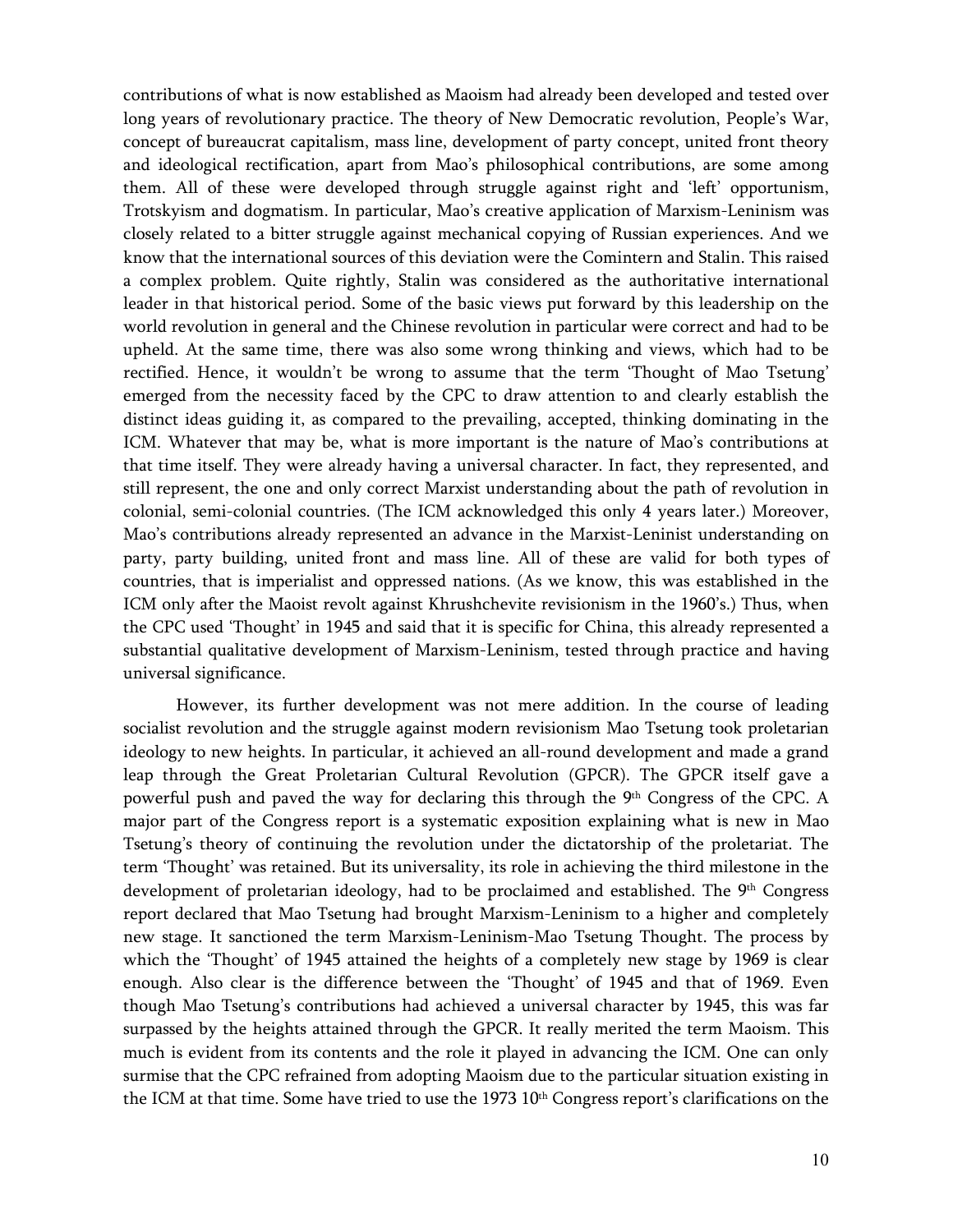era and Leninism to argue that the term 'Thought' was retained precisely for these reasons. But this logic goes against the recognition of the completely new stage, sanctioned by the 9<sup>th</sup> Congress and maintained later on.

This review leads us to conclude that 'ism' and 'Thought' must be distinguished from each other. While 'Thought' is also universal, 'ism' should be understood as an all round development of ideology, which takes it to a new stage. The difference is not one of more or less universality, but of more or less all round development that marks the leap to a new stage. Aided by this understanding we can proceed to examine the process by which the application of a revolutionary line gives rise to development of proletarian ideology.

'Line' is specific to a country and party. It is a particularity. But, if it is formulated through creative and correct application of MLM, this particularity contains the universality of MLM. It reflects this universality. In the course of its formulation, application, testing through practice and development it will give rise to a new grasp of MLM. It may also generate new concepts or contributions. The laws of revolution expressed by MLM are universal. But, as Lenin pointed out, every law 'freezes' reality. It is incomplete, relative. Therefore, the application of MLM laws or principles to chart out the course of revolution in any country also calls for enriching, developing, the conceptual understanding of those laws. Otherwise it would be cutting the feet to suit the 'shoe' of laws. This is the point about creative application. In fact, creative application of MLM precisely calls for such conceptual leaps in grasping the universal laws established by MLM. And thus, through its application in unraveling and handling the specific laws of a particular revolution, the universal laws of MLM themselves become more complete, more capable of grasping the complex, contradictory, motion of the whole human society. Even if the development of a revolution only gives rise to a new grasp of MLM, this still would be a qualitative development. It would still hold out lessons for every contingent of the ICM. Some revolutions may achieve even more and generate new concepts or contributions. But, the point to stress, is that all of this is possible even while there is only a 'line' and not yet a 'Thought'. Or, in other words, a new 'Thought' is not a necessary condition for new contributions that enrich our ideology.

As stated at the beginning of this discussion on 'ism', 'Thought' and line, these views are quite preliminary. More study and debate is necessary to clinch the issue. At any rate, this whole debate holds out the promise of the ICM arriving at a deeper grasp of the whole process of development of proletarian ideology. This won't be merely a matter of definitions or criteria to judge 'ism' from 'Thought' or line. It will give a tremendous boost to the contingents of the ICM in carrying out their tasks through creative application of MLM.

Earlier, we had mentioned the all round development and grand leap achieved through the GPCR. To be more precise, "...it was in the crucible of the Great Proletarian Cultural Revolution that our ideology took a leap and the third great milestone, Marxism-Leninism-Maoism, fully emerged." (Quoted from RIM's document on MLM, A World To Win, No: 20, page 9.) This is worth stressing and grasping deeply, especially in the context of vicious revisionist attacks on the GPCR. It is also necessary in view of the continuing confusion spread by neo-revisionists like the NCP (Mashal) who present the GPCR as nothing more than a matter of continuing class struggle in socialist society, go on to argue that this was already conceived by the great leaders of the proletariat and thus negate the 'new' in the GPCR. In the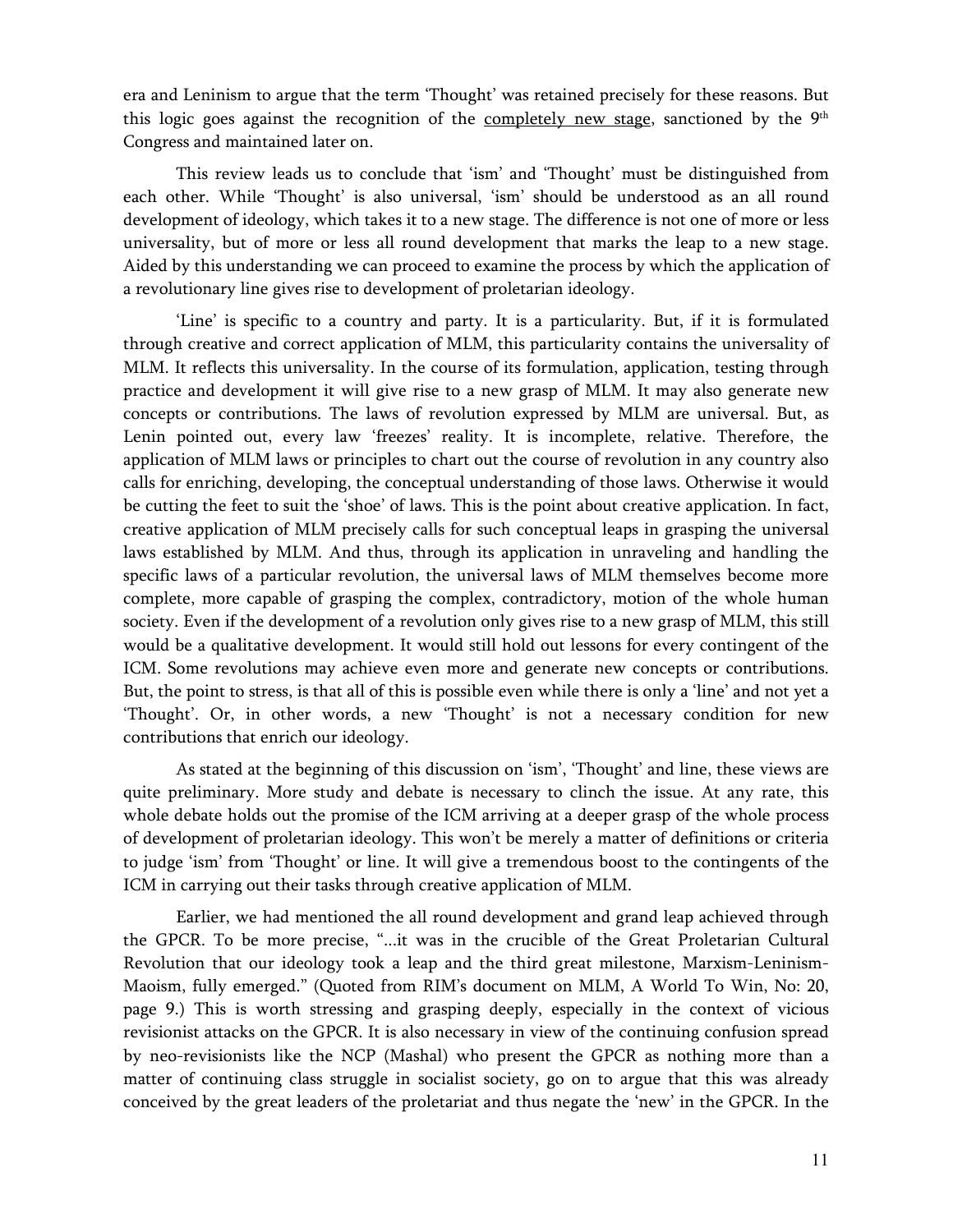quotation cited above the key words are 'leap' and 'fully emerged'. The GPCR was no doubt a continuation of class struggle in socialist society. But more than that it was the highest pinnacle achieved by world proletarian revolution. And this came out of some new, path breaking study made by Mao Tsetung on the contradictory character of socialist society. Taking lessons from the experiences of the Soviet Union, he came to the clear conclusion that the question of 'who has won' (the proletariat or the bourgeoisie) has not yet been settled. He went on to identify who the bourgeoisie is in socialist society, their roots and the center of their power. He also worked out how to fight them and uproot them. This was the cutting edge of the leap in ideology in all its three components. A comparison of the summation made in the 9<sup>th</sup> Congress report with further heights attained through the struggle against Lin Piao and Teng's rightist wind makes it amply evident that this leap took shape over the whole course of the GPCR, right up till the death of Mao Tsetung and the capitalist coup. This is why it is necessary and correct to say that this leap 'fully emerged' through the GPCR. It reminds us of the need to take up a deep study of the whole of Maoism as it developed through the GPCR and warns us against lowering our sights.

In this context it is necessary to insist that this leap also contains the outstanding analysis of the diverse aspects of class struggle in socialist China, made by Mao Tsetung's genuine followers. Among them, the sharp exposition of the material roots of capitalist restoration seen in the works of Chang Chun Chiao and Yao Wen Yuan merit special attention. ('On Exercising All-round Dictatorship Over the Bourgeoisie' by Chang Chun Chiao and 'On the Social Basis of the Lin Piao Anti-party Clique' by Yao Wen Yuan. Though Yao later capitulated his work remains as an important contribution.) Mao Tsetung had observed "...China is a socialist country. Before liberation, she was much the same as a capitalist country. Even now she practices an eight-grade wage system, distribution according to work and exchange through money, and in all this differs very little from the old society. What is different is that the system of ownership has changed." (And Mao Makes Five, Page 211). He also said, "Our country at present practices a commodity system, the wage system is unequal, too, as in the eight-grade wage scale, and so forth. Under the dictatorship of the proletariat such things can only be restricted. Therefore, if people like Lin Piao come to power, it will be quite easy for them to rig up the capitalist system. That is why we should do more reading of Marxist-Leninist works." (Ibid, page 209). Starting from this, Chang Chun Chiao and Yao Wen Yuan went on to pinpoint how the continued existence of bourgeois right provides the soil for engendering the new bourgeoisie, why this soil has to be continuously dug away and why this has to continue all the way uptill communism since bourgeois right can only be restricted during socialism. These expositions armed the Maoists with a deep insight into the danger of capitalist restoration and were of immense help in quickly understanding what was happening in China after the coup. Furthermore, the struggle led by comrade Chiang Ching against Hua Kua Feng's line of pushing modernisation (as opposed to class struggle) as the key to advance the socialisation of agriculture also needs mention, since Hua is still considered by some as a genuine, if weak, element.

In the '60s, Comrade Charu Mazumdar wrote, "...today, when we have got the brilliant Thought of Chairman Mao Tsetung, the highest stage of the development of Marxism-Leninism, to guide us, it is imperative for us to judge everything anew in the light of Mao Tsetung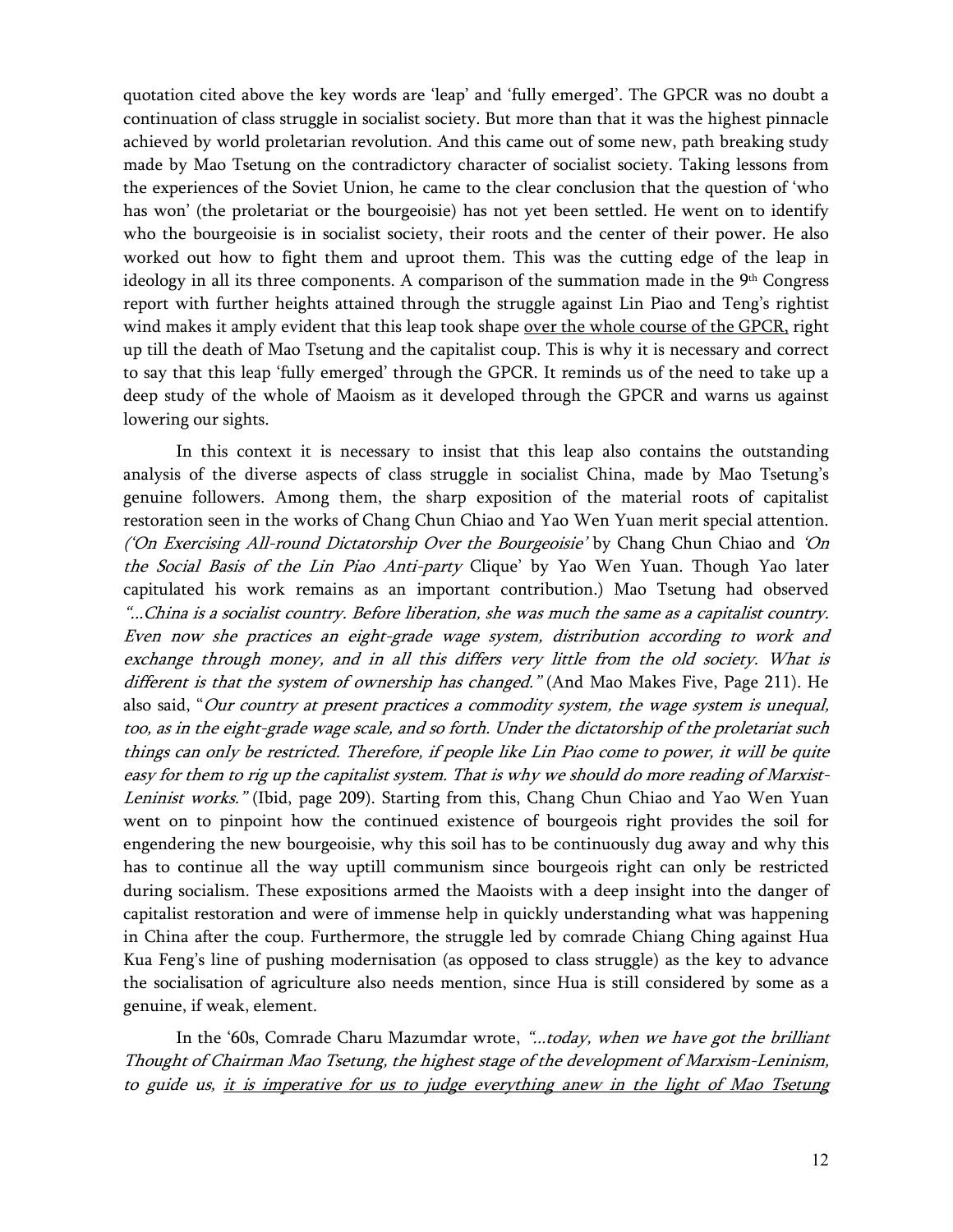Thought and build a completely new road along which to press ahead." ('Party's Call to Students and Youth,' from The Historic Turning Point, Volume 2, Page 36, emphasis added.)

This crucial direction is again seen in the 1993 document of the RIM where it says: "From the higher plane of Marxism-Leninism-Maoism the revolutionary communists could grasp the teaching of the previous great leaders even more powerfully and even Mao Tsetung's earlier contributions took on deeper significance. Today, without Maoism there can be no Marxism-Leninism. Indeed, to negate Maoism is to negate Marxism-Leninism itself." (A World To Win, No: 20, Page 9, emphasis added.)

Yes, today the key to grasping proletarian ideology is grasping Maoism firmly. To say this does not in anyway separate it from the integral whole of Marxism-Leninism-Maoism. Rather, it is imperative to put stress on Maoism in order to sharpen the struggle against revisionism and all other alien thinking. We must uphold, defend and apply Marxism-Leninism-Maoism, particularly Maoism.

\_\_\_\_\_\_\_\_\_\_\_\_\_\_\_\_\_\_\_\_\_\_\_

**Maoist Perspective on People's War BHAVIN** 

#### *Complexities of developing People's War in India*

India is a vast country with huge population. The reactionary ruling classes are presently tied up with the lone superpower, the US. With their blessing they are pursuing expansionist dreams and have become the hated villain in South Asia. They have en-massed a huge defense system (4th largest in the world). Along with this they have a strong police, paramilitary, and espionage network, which makes it look almost invincible to defeat.

The other challenge faced by the revolutionaries is the sharp unevenness spread throughout the country's length and breadth. Disparities in the socio-economic situation tend from highly feudal States like Bihar, UP, AP, Rajasthan to the pseudo-developed states like Kerala, Punjab, and parts of Maharashtra and Gujarat. Same is true of the consciousness of the masses, which is inseparably linked to the history of struggle in the States. If Rajasthan, MP, UP and Gujarat are very much under the control of fascist reactionaries and are backward, Kerala and Bengal, due to their long history of communist movement can be termed as advanced in comparison, though long hold of revisionists have muddled the views of the masses there. Different languages, nationality problems, cultures, castes, creeds and religion also divide the revolutionary classes. Hence a common formula for the entire country cannot be adopted.

The other serious question faced by the revolutionaries in India is to demarcate Maoist People's War from the mire of various armed activities going on in India - nationalist wars, Islamist armed activities, Hindu fundamentalist genocides, Mafia clashes, warlordism and also various state sponsored terrorist activities. Imperialists and reactionaries brand any armed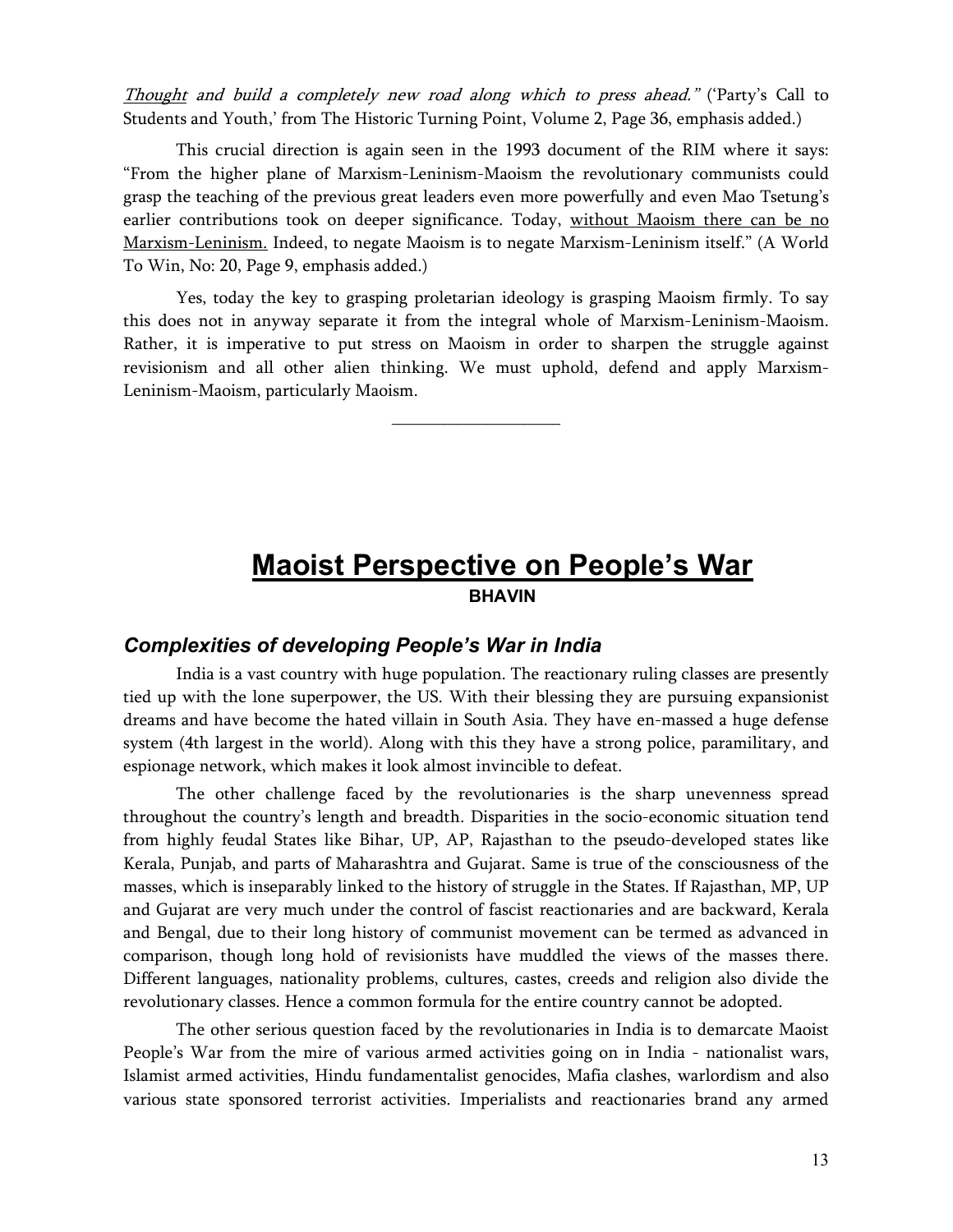dissent as 'terrorist' to isolate it from the masses and crack down on them. Hence we not only need to demarcate from this but also bring out the strength of Maoist war, which alone can dilute enemy propaganda, fight back attempts to isolate us and face up to the enemy onslaught.

But fissures and cracks are widening just under the thin veil of stability and unity. The ruling classes are preoccupied fighting various contradictions. Nationality problems have translated into fierce armed struggles in Kashmir and North East and continue to bleed the state. Expansionist and dominating attitude of the Indian ruling classes has strained relationship with all its neighbors. Poverty, unemployment, natural disasters, and failure of the system to provide basic necessities cannot be just wiped off by hollow speeches on India's progress and development. Globalisation, Liberalisation and Privatisation have started taking their toll, in the rural and urban areas alike. Small businesses are being swallowed up and the process of declassing is speeding up. Anger and discontent is widespread. Even the exposed parliamentary parties and reformist are forced to mobilise the masses for militant struggles. Masses have lost faith in the system, its bogus parliament, corrupt judiciary, and administration, and they hate the terror machinery. The objective conditions had never been so ripe for revolution. As the masses crave to be organised and led, the subjective forces, the revolutionaries are yet to unite and establish an All India Maoist vangaurd party capable of giving leadership to the masses throughout the country.

Apart from these stark realities there are characteristics, which stand as advantages for revolution in India. The enemy's armed strength is duly engaged in fighting nationalist wars in Kashmir and North East and can't afford to leave the borders. The so-called unity of the army got a major jolt after the Blue Star Operation in Amritsar. Desertion and revolts are taking place in the army and its morale too is down in the wake of Tehelka and coffin scandals. The contradictions among the ruling classes are serious too, though not sharp. This is bound to aggravate with deteriorating situation.

The revolutionary situation is much more favourable than in CM's time, nationally and internationally. The anti-US, anti-war, anti-globalisation fervour is increasing rapidly. Ideological differences have been sorted out to a great extent and polarisation between revisionists and revolutionary forces are growing. We have the great experience of the armed struggle in AP, Bihar and Dandakaranya which has proved that armed struggles can be sustained over long periods. Moreover they are the pillars of our revolution.

It is in this background that we have to study the war question. Just crying over the unfavorable aspects will not do. As Maoists we have to weigh the positive and negative aspects judiciously, utilise the favourable aspects to change the unfavourable. As Mao reminded, "Know your enemy and know yourself and you can fight hundred wars". Maoists in each country will have to study the specific laws of development of revolutionary war, learn from experiences of one another and develop methods of applying Marxism-Leninism-Maoism (MLM) creatively to the concrete conditions to unleash the revolutionary potential of the masses and bring about a nationwide high tide.

#### *Concept of Total War*

Objectively the task of waging protracted People's War to seize political power is already on the agenda in a semi-feudal, semi-colonial country like ours. Hence war must be made the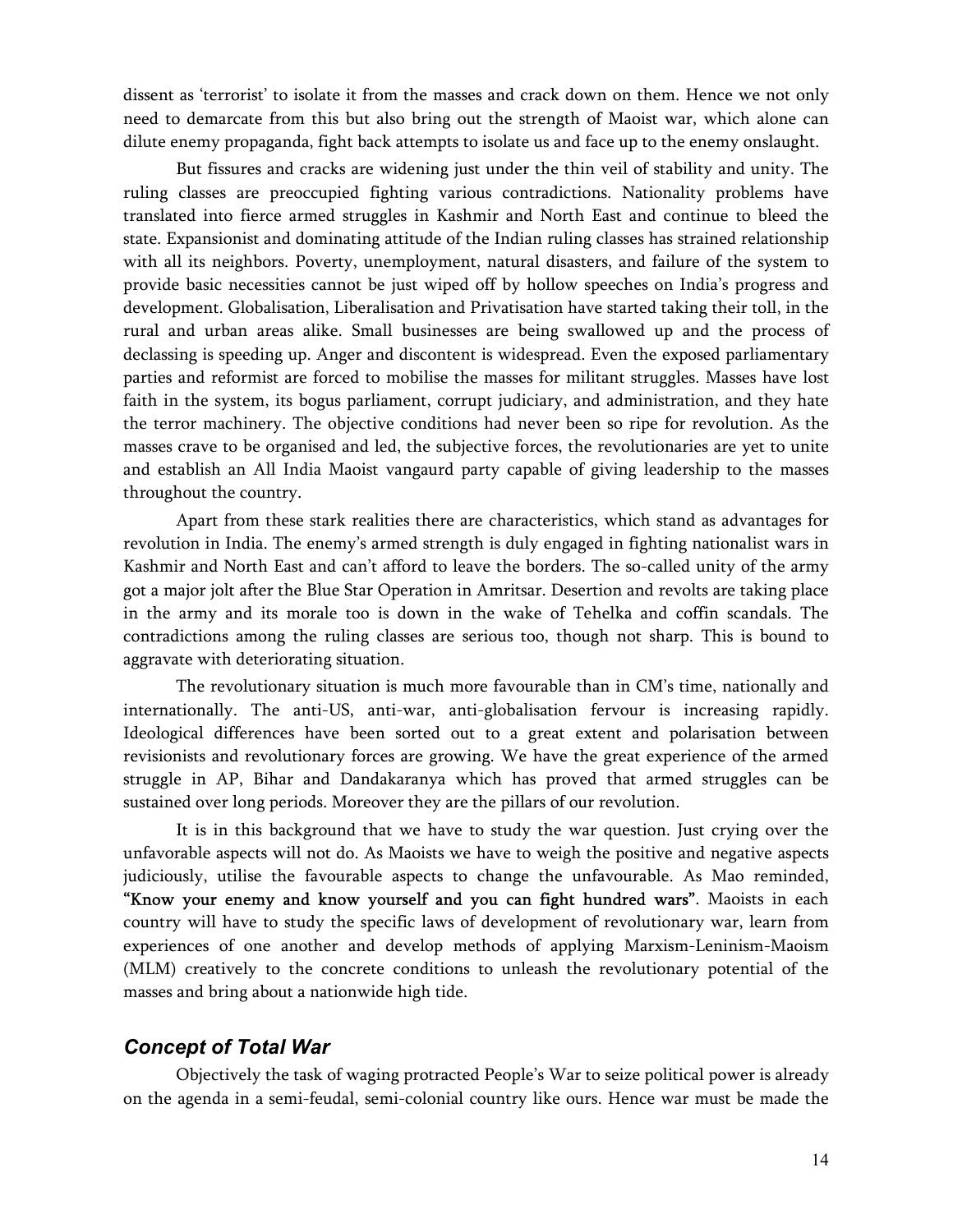center of gravity of all our party work right from the beginning. Mao says "Before the outbreak of war all organisations and struggles are in preparation of war... After the war breaks out, all organisations and struggles are coordinated with war directly or indirectly..." (Problems of War and Strategy) Here it is clear that all organisations and struggles come under the purview of war or are centered on the war question before and after launching of war. This aspect of Maoist People's War theory is well grasped by CPN(Maoist) and PCP. The application of this aspect is expressed in their concept of Total War. The plans they formulated also took into account the role of mass organisation and mass struggle. The political content of mass struggles too was defined in the plans. The brilliant usage of both forms of struggles alternatively in accordance with the requirements and tasks of particular sub-stages and specific campaigns is the creative application of this aspect, which is worth learning.

Mao says "Victory in war is not just the sum total of victories in battles". We have to view this from the strategic point. There is a big difference between sporadic actions, armed struggles, and total war. Total war is a declaration: enough is enough and now we stand firmly to root out the system. It is carried out simultaneously in the rural areas as well as cities, with cities as complementary. Only with an all out effort, putting in all our strength to push the war through as planned for seizure of political power, will the full revolutionary potential of the masses be fully unleashed. ("As the thoroughness of the historic action increases, the magnitude of the masses whose cause it represents will also increase." Marx-Engles.) Only then can we draw the line of demarcation with the enemy and deepen polarisation among various classes; not by war for resisting the enemy repression or for retaliation. Only then, through our own efforts, can we bring about a revolutionary high tide in the country and not wait for it to come on its own. In order to push through our People's War and create a momentum of its own, which is of course linked with the principle of drawing in the masses, we have to select proper actions. Actions based on plans for each stage and sub-stage that will carry our political message. Actions striking at the symbols of the exploitative system, repression and imperialism and serving the establishment of the political power -dreamt for long time by the masses. This will differentiate the Maoist war from the various armed struggles and armed activities being carried out in the country. Only then can we come to the center stage at the national level.

We have to remember we have not been able to make much of a dent on the political agenda of the reactionaries. We have only reacted after every anti-people programme and policies have been successfully carried out by the reactionaries. The point to be stressed is that with our war we have force the ruling classes to take guard openly. We have to force them to change their tracks and to react to our war. This can be done only and only if we forcefully carry out our agenda in a planned manner and become the central threat to the enemy. This is what Mao means in "... to draw a line of demarcation with the enemy." around which polarisation takes place. This is possible only when we really grasp the concept of total war, importance of strategic planning and accordingly push the People's War through campaigns, stage by stage, developing it through leaps.

To think that the enemy will not carry out total war from the beginning itself, just because they won't deploy the army, is to be naïve. They always employ proportionately higher force than our subjective strength and carry out total war – militarily, politically, ideologically, economically, emotionally, culturally and with malicious propaganda campaigns – with everything at their disposal. So limiting our war as a war of resistance, as a reaction to the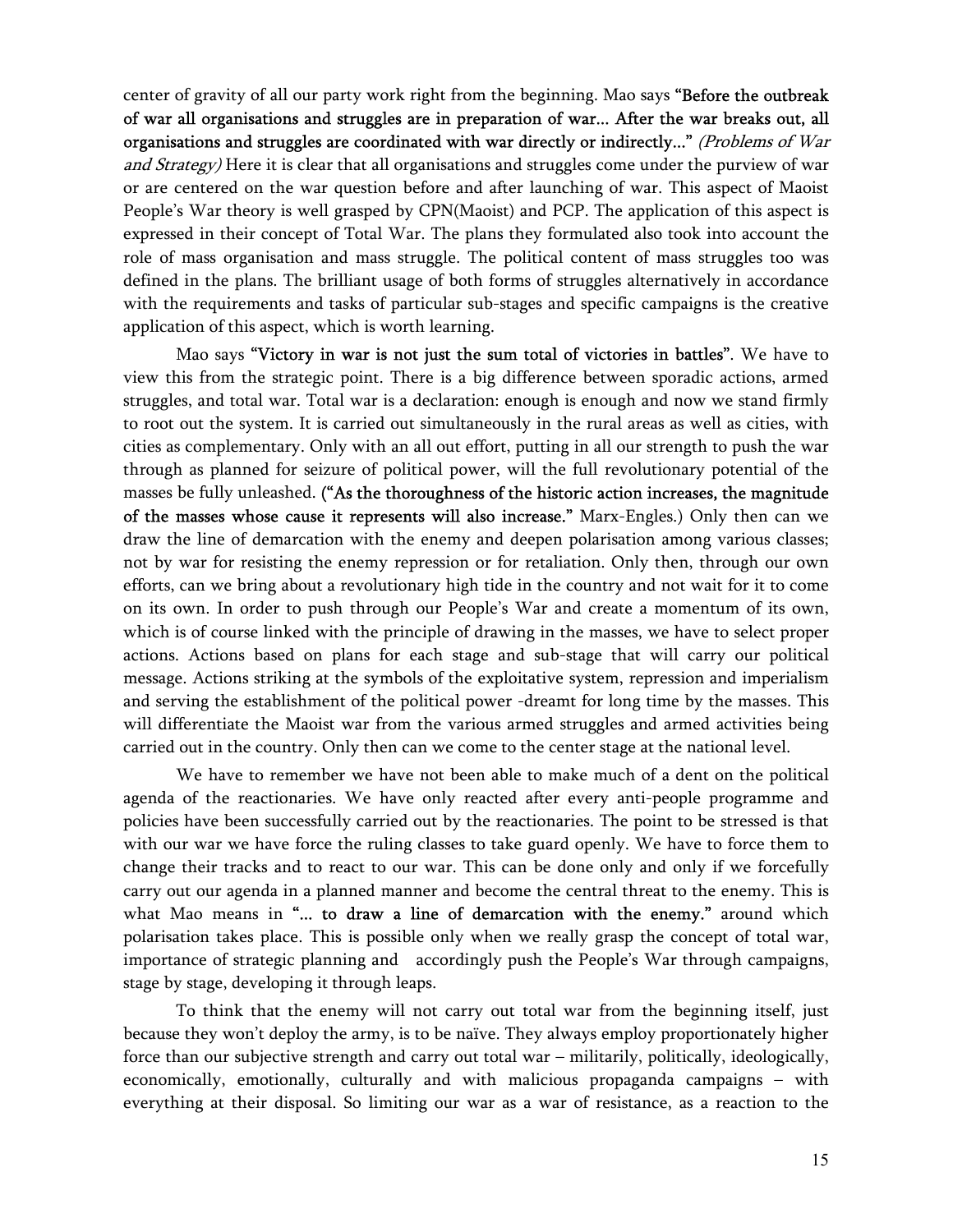enemy, only serves to confuse the masses, who are actually supposed to take the struggles to higher levels in gigantic waves. Roles and tasks that the masses should take up don't come out clearly to them and thus the energies are not fully channelised. Unlike vanguard cadres and leaders who learn from study of classics, history, national and international experiences and synthesizing the party's experience, the masses mainly learn through experience. It is only when things become distinctly clear that the masses take up the struggle of self-sacrifice to emancipate themselves with full confidence. Apart from Nepal and Peru, experiences of Naxalbari distinctly stand out as an example of this approach. Though Naxalbari employed only one form of struggle, annihilation, for starting as compared to Peru and Nepal, which utilized all the four forms, the political content of going all out for seizure of power was loud and clear. That is why it could create a wave of revolutionary struggle. It is high time that a new wave of revolutionary People's War is launched and hence it is necessary to grasp the finer details of Maoist People's War theory in its entirety and apply it creatively.

#### *Question of strategic planning*

No work can be developed without planning, may it be of any level, a small action or a big operation. Mao said that though there are uncertainties in war it is possible to have a relatively stable plan. Plans can be made at various levels. For tactical plans or plans for battles, i.e. particular actions, the degree of uncertainty is much higher as they have smaller targets, smaller formation, swift movement, shorter duration and depend a lot on enemy movement. But still we have to plan for these actions meticulously keeping all eventualities in mind and, if the situation changes, change or abandon the plan accordingly. The plan for a campaign, which comprises of a number of battles and actions, done with a larger formation and for a longer period, generally can be more stable. But within it partially, or at times entirely, plans will have to be changed. Similarly the strategic plan is applicable to the whole strategic stage, i.e. strategic defensive, strategic equilibrium and strategic offensive, and has to be changed with the change in stage. (As explained in 'On Protracted War', point 88, Military Writings of Mao Tsetung, page 245) In the same paragraph Mao stressed, "The making and changing of tactical, campaign and strategic plans in accordance to scope and circumstance is the key factor in directing war." There are two points worth noting. One,, he spoke of directing a war, 'not just carrying out armed struggles'; directing it towards our final goal of country-wide seizure of power. The other important point is the need for making plans, especially strategic plans. Mao didn't point out conditions for drawing plans, like "only if All China big party is formed, then…" or "enemy faces stiff struggles on various fronts and are forced to disperse the army and the conditions become favourable, then …" etc. But he stressed according to the scope and circumstances and that is the key factor. This means preparing ourselves for a bigger drama and not just local games. Hence, to achieve this, to be capable of directing a war, we need a strategic plan based on the stage and also by studying the development of war through the sub-stages in it in a broader perspective.

Furthermore he explained, "War plans are the concrete application of strategy and tactics, and must be flexible so that they can be adapted to the circumstances of war. We should always seek to transform our inferiority into superiority and our passivity into initiative so as to change the situation as between the enemy and ourselves." Here Mao mentioned about the conscious role in transforming our subjective strength to achieve a change in objective reality.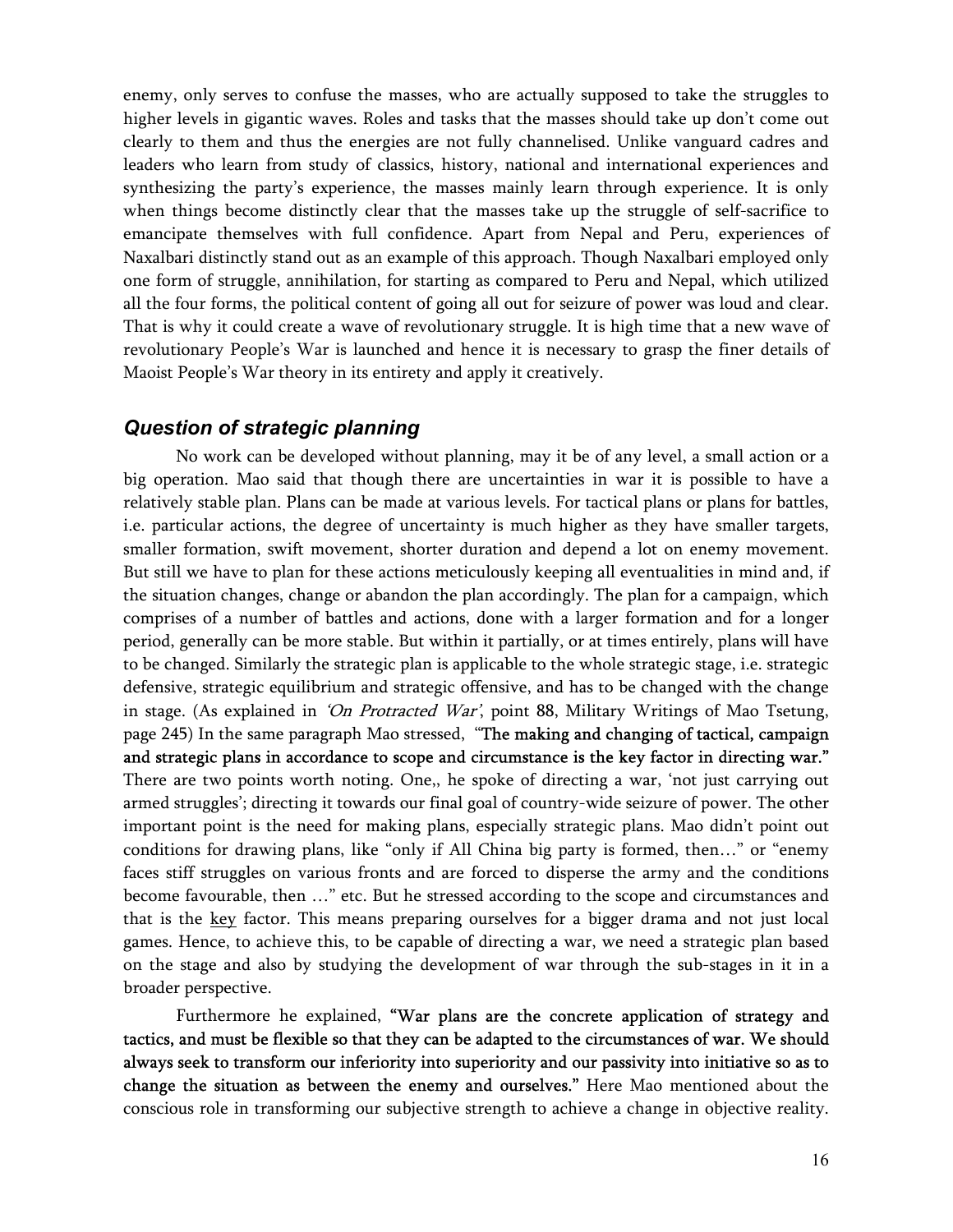It is only through our initiative in war that we can direct the war in a proper direction and bring about a change in the situation and not wait for external developments to change the situation. Changes in nature and society take place in leaps. Hence we can deduce that through strategic war plans that are flexible, we consciously gain initiative in war and achieve leaps in our subjective strength and continuously change the objective situation in our favour.

In understanding the situation at a broader level, which Mao termed as "war situation as a whole", we have to grasp that whenever we start a war a war situation develops. When we start a total war with the aim of areawise seizure of power, we have to think in terms of war situation at all India level. Unless we develop thinking in this manner within the entire party, there is a fair chance of the war slipping into localism and gradualism. Unlike Nepal and Peru we are a big country and the war will take place at different places simultaneously though unevenly. But it is a must that it takes place as a part of single war. This can be successfully achieved only with a Strategic War Plan. Gradualism in war denies the development of revolutionary process in leaps and seeks linear development 'inch by inch' as against the Maoist understanding of 'development in waves'. It is necessary to establish this firmly among the cadres and commanders.

Strategic thinking evolves from studying the science of strategy. Mao, in his 'Problems of Strategy in China's Revolutionary War' deals with this at length. He defined, "The task of science of strategy is to study the laws for directing a war that govern a war situation as a whole. The task of the science of campaigns and the science of tactics is to study the laws for directing a war that govern a partial situation." He further explained why it is necessary for the commander of a campaign or tactical operation (i.e. specific battles, actions) to understand the laws of strategy, at least to some degree. "Because an understanding of the whole facilitates handling of the part and because the part is subordinate to the whole." It means to have a strategic plan, outlook, and based on it tactical plans and campaign plans should be made. Mao identified people who deny planning and called them relativists. Relatively stable plans for the whole stage and sub-stages in it, keeping the war situation as a whole in mind, is a necessity. Based on it we have to draw out plans for campaigns for sub-stages and plans for battles and actions for each campaign.

After the Chinese revolution led by CPC under the leadership of Mao, it is only in Peru and Nepal that we see the concrete application of strategic planning and that too in a creative manner. Based on this understanding PCP Chairman Gonzalo established the axes, sub-axes, and the directions and lines of movement, so as to maintain the strategic direction of war. This was done after a thorough study of history of social relations, past wars, political, military and economic conditions, terrain etc. Next on the basis of this National Military Plan was formulated, which was strategically centralised and tactically decentralised guided by the Maoist understanding *"every plan is an ideology and must reflect reality in all its complexity."* Then, linking strategy and tactics, strategic operational plans were formulated. Every committee below it formulated their own strategic operational plans based on the strategic operational plan followed by the entire party. All military plans are based on thorough reconnaissance and careful study of the situation of the enemy and our forces, and are guided by the political strategy and the military strategy. (From PCP Base Document,p43) The strategic centralistion and tactical decentralisation gives full play to the lower committees to decide specific struggles to be carried out in their area, based on the guidelines and the necessities of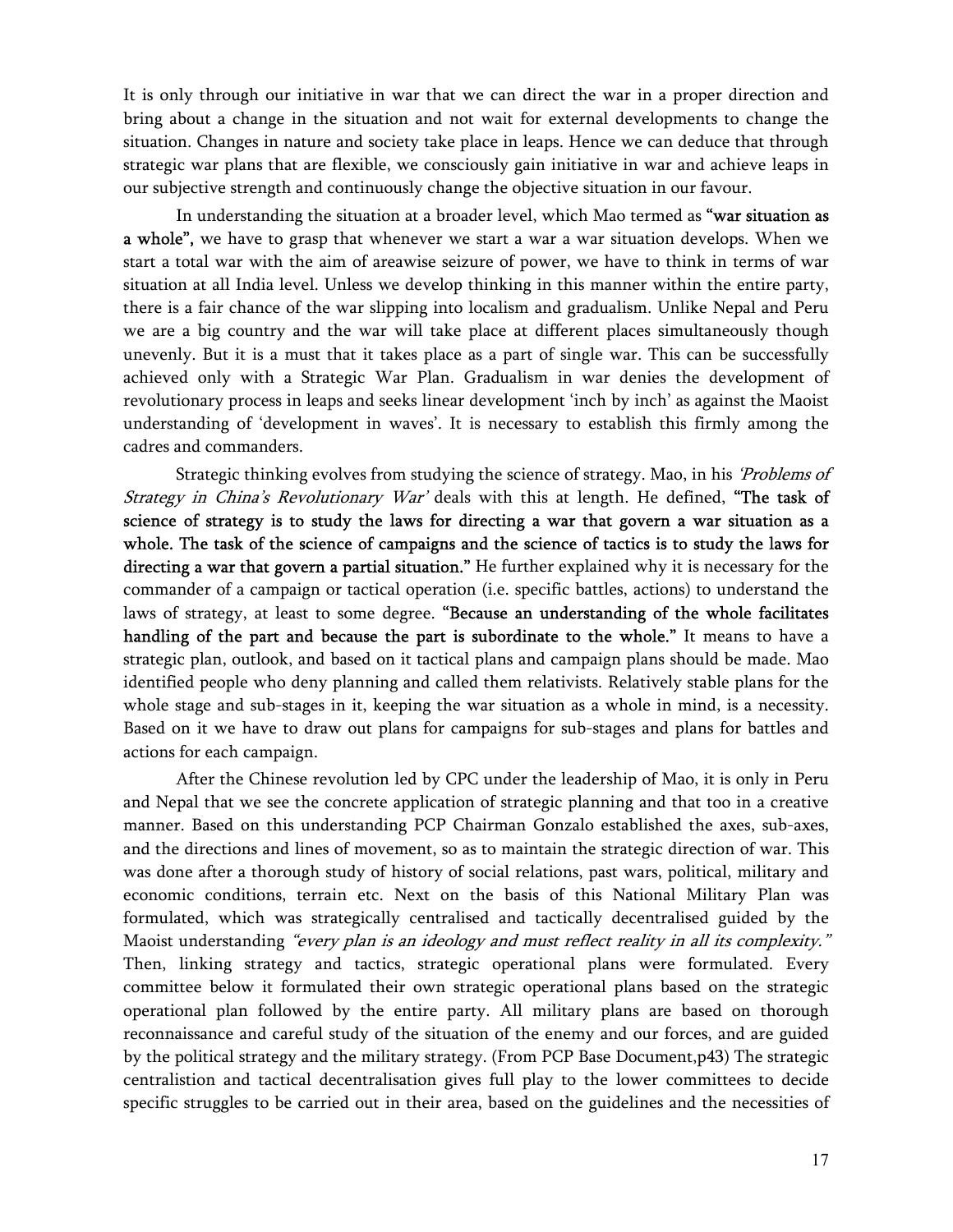the area. The Strategic Operational Plan followed by the whole party gives the political content of each campaign, the organisational leap in the form of increase in the number of party units, drawing in the masses and develop new areas of struggles with the aim of seizure of political power or building new people's power. The military content spells out the targets of leap to be achieved. On this the regional committees decide the number of actions, form of actions, propaganda, struggles etc. They put forward the objectives - how much is the party going to grow? How much is the People's War going to grow? How much is the people's power going to grow? How much is the PGA going to grow? - of a specific campaign. At the end of the campaign thorough summation is carried out and new campaign is launched without any delay. The contents of every campaign is different each time and not mere repetition. They have made it a rule to increase the scale of war to a higher level each time, since the situation becomes more complex and fighting must be more intense.

Here we see the conscious attempt by the party to heighten the tempo of war and push the objective situation in favor of revolution. This creative application was devised by Com. Gonzalo and studied and adapted by CPN(M) in their situation. The situation in Nepal was quite different. The party for a long time had been only in peaceful struggles and reformist style of work was dominating. They had to take up the task of transforming themselves into a war party, a task added and so different from PCP. They had to bring about an ideological consolidation as a part of preparation for launching.

#### *Areawise Seizure of Power Our Main Target*

Areawise seizure of power or formation of base areas is the essence of protracted People's War. Com. Charu Mazumdar identified this and the necessity to go all out for it. "Yes, comrades, today we have to speak out courageously in a bold voice before the people that it is the areawise seizure power that is our path. We have to make the bourgeoisie tremble by striking hardest at it weakest spots." said CM and we find similar formulations throughout his writings. He grasped the fact that only when the peasantry breaks free from ages of subjugation and realises the taste of power- no matter how small the area and how short the time period be - will the revolutionary potential be fully released. It is in accordance with Mao's understanding "…accelerate the nationwide revolutionary hightide through consolidation and expansion of Red Political Power". People's War is the strategy of the proletariat –only by destruction of old state will the simultaneous construction of the new state begin –not by bargaining. Formation of base areas is not merely a question of military tactic but a matter of vital political importance.

Without a clear-cut line directing the process of forcefully pushing ahead ceaselessly towards areawise seizure of power, establishing base areas and sustaining them, all other work will be meaningless exercises. Any pull back attitude towards forming base areas is a reflection of ambiguity and distorted understanding of Maoism and is a form of phase theory. Mao put it very distinctly, "A revolution or revolutionary war in its emergence and growth from a small force to a big force, from the absence of political power to the seizure of political power, from the absence of a Red Army to the creation of a Red Army and from the absence of revolutionary base area to their establishment, must be on the offensive and cannot be conservative, and tendencies towards conservatism must be opposed."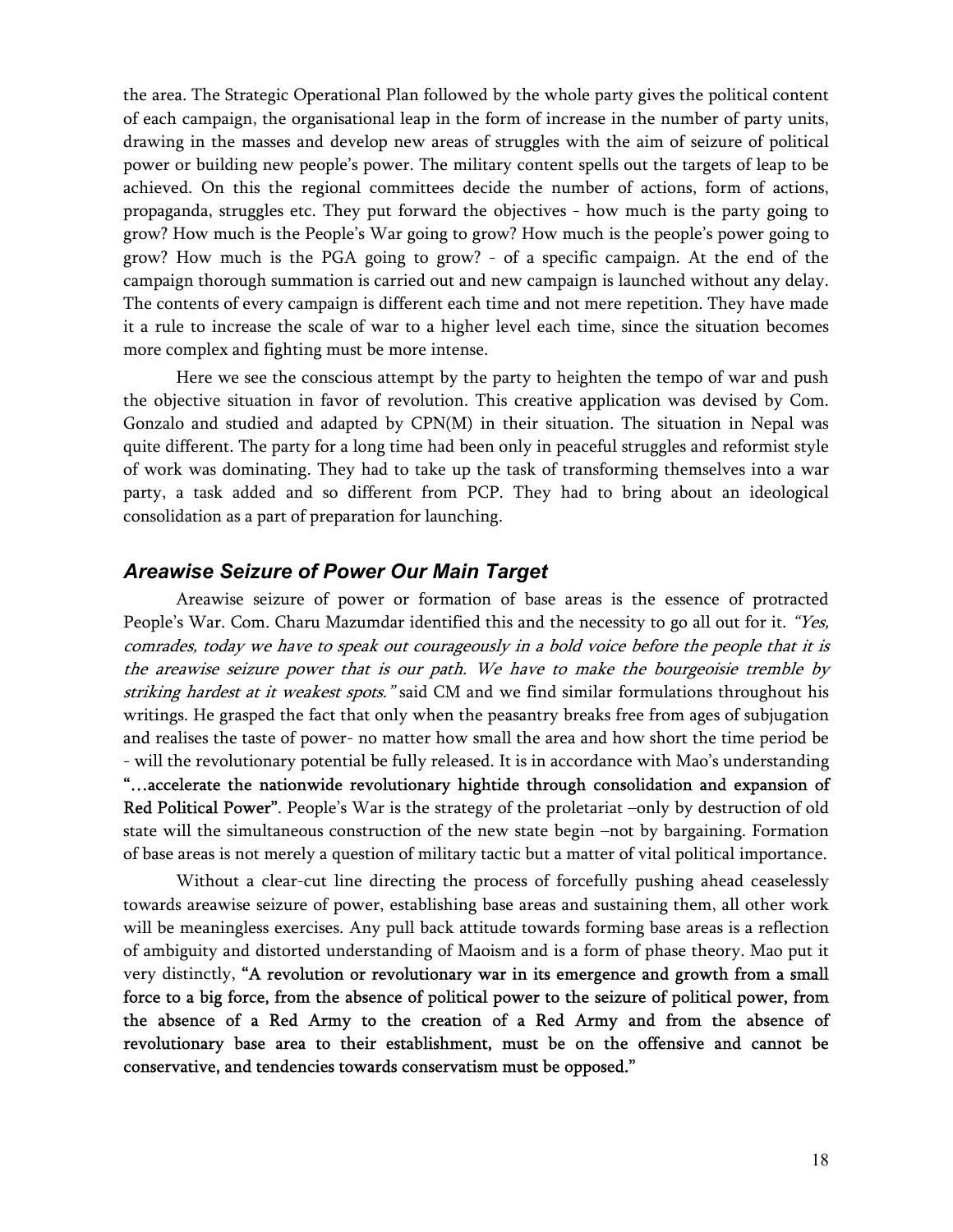Apart from the strategic importance of base area, of relying on it to carryout strategic tasks as a rear to our forces, it stands out as a challenge to the existing system, puts the central question of areawise seizure of power for resolving contradictions as top priority in national politics and enthuses the masses as they see the results of their struggles and firmly establishes faith in the party as genuine vanguard. "We struggle for political power for the proletariat and people not for personal power. We are against the outlook of roving-rebel bands and their understanding of base areas. The new state is built in the midst of the People's War and follows a specific course of development. In our case it is built first in the countryside until it surrounds the cities and is established countrywide; the old state is destroyed through this process, as the contradiction old state/new state finds expression, until the reaction's political and military plans are thwarted and masses are drawn in." (PCP Base Documents, p53). The formation of a new state as a challenge to the old state unleashes the masses revolutionary vigour and raises their hopes steadily.

When we launch People's War in the strategic areas we will face stiff challenge from the reactionary forces (not the army in the initial stages). This is the toughest phase in the early periods (the 1st stages of strategic defensive) where we are weak and the enemy is much stronger. By consciously pushing the war with the aim of driving out the enemy from the area, we will gain in strength and transform the operational zone into guerrilla zone. This is the period where neither side has total control over the area. These guerrilla zones are to be creatively transformed into base areas and it is an arduous task. "…transformation of a guerilla zone into a base area is an arduous creative process, and its accomplishment depends on the extent to which the enemy is destroyed and masses are aroused." (Problems of Strategy in Guerrilla War, MMW, p172) Mao talks of three conditions for building base areas; they are existence of revolutionary armed forces, inflicting defeats on the enemy and moblising the masses. The important aspect in advancing the process for building base areas is identifying the transitory nature of guerrilla zone. Absence of a plan to proceed to base area formation or delaying it for years under any pretext means no all out effort to drive the enemy out of guerrilla zones. Hence enemy forces and our forces reside side by side for prolonged periods. We strive to maintain status quo while enemy contends for regaining power. As they can't contend militarily they employ all possible means at their disposal to win over the masses and reduce our support base. Infiltrations, politics of incentives and developmental programmes create divisions amongst the masses. We are forced to carry out counter programmes and activities thereby leaving room for economism. Mao cites a specific kind of guerilla zone, which will remain a guerrilla zone for a long time. But they are a 'specific kind' and for specific reasons – this cannot be taken as a general rule. "Examples of this kind are to be found in enemy occupied regions, along the railway lines, in the plains." (Problems of Strategy in Guerrilla War, MMW, p172)

Hence the principal question is that of establishing people's power, because only this will give an alternative to the discontent of the oppressed masses – it will give hope to the hopeless and raise the revolutionary torrent to new heights. We have to creatively employ our resources, utilise armed struggle and mass struggle to maximum benefit for the revolution and push the enemy out politically, ideologically and militarily.

It is this creative application of Maoist principle by PCP and CPN(M) that signifies distinction from other revolutionary struggles led by Maoists in the world. In Peru and Nepal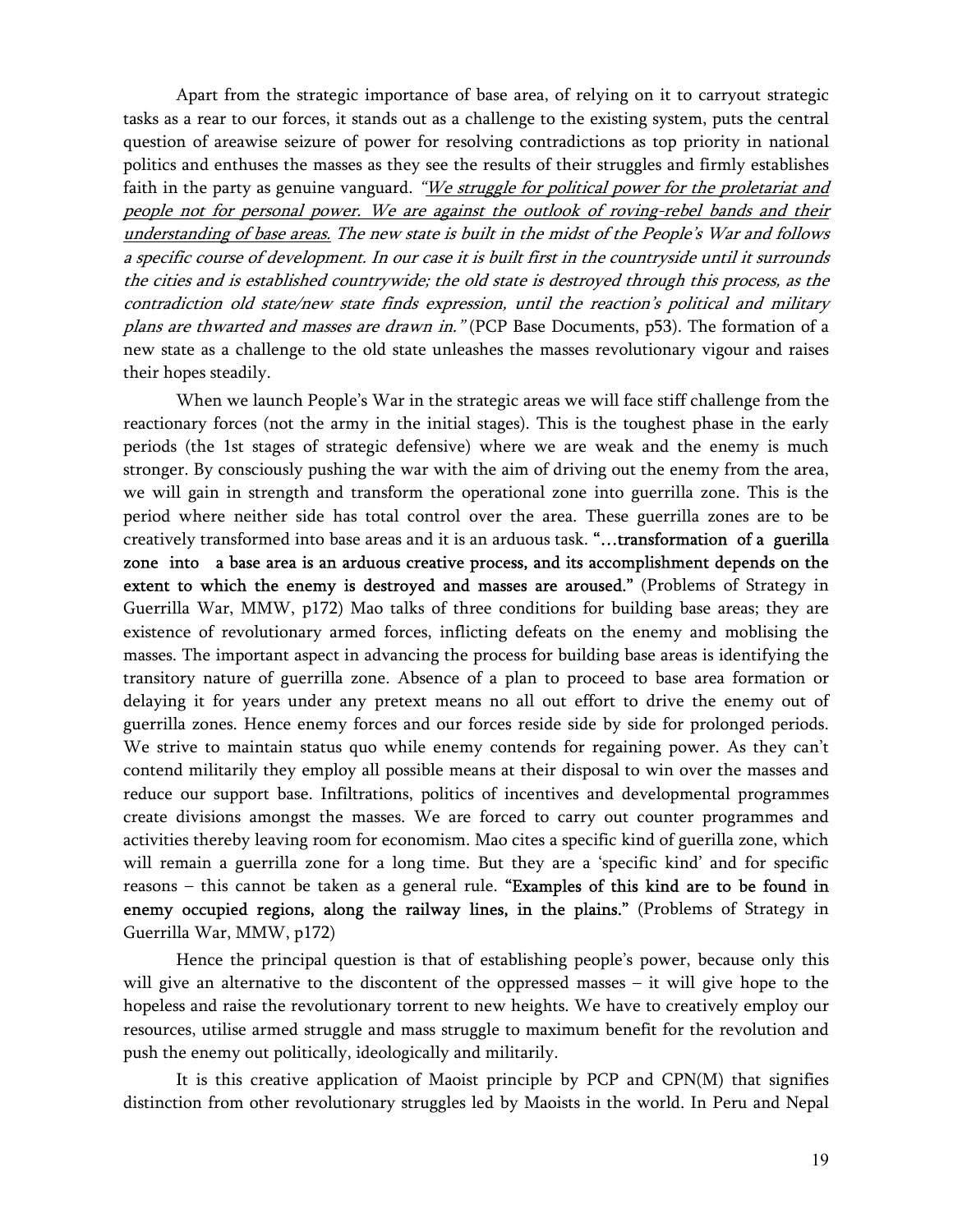the forceful and all out launching of People's War drove the enemies out of the guerrilla zones within 2 years.

#### City Work

This is one department that needs immediate attention. To look upon the cities only as means of raising funds, to develop intellectuals and carry out peaceful propaganda and agitation is a seriously mistaken line. Now where in CM's writings do we see such a pathetic understanding of city work. It is not only possible to develop party and people's resistance movements but also possible to carry out guerrilla warfare. Our own historical experience in Kolkatta after Naxalbari is a glaring example of what potential is at store. On the other hand CM was able to utilize the favourable situation to draw in the militant youth into the movement with his inspiring writings to scale the heights. Though we see the lack of planned work in the cities, he had no apprehensions about the role of city work in advancing the revolutionary high tide.

PCP and CPN(M) have proved through practice that the immense potential of city work can be utilized in favour of revolution by conscious and planned effort. In relation to the line on city work PCP says, "People's War which in our case takes the specific form of a unified People's War in which the countryside is principal and the city complementary." (PCP Base Document). They have no plans of building base areas in the city, as it is impossible. "The difference is that in the cities what is built is not the new political power, base areas, but rather a front concretised in Peoples Revolutionary Defense Movement, with resistance centers that wage peoples war and prepare the future insurrection that will take place when the forces in the countryside storm the cities in combination with the insurrection from within." (PCP Base Document). Every plan and campaign has its city component, as to what work, propaganda, guerrilla actions has to be done within it. Thus we see a comprehensive line of development of work in the urban areas. After the experience of Naxalbari city work got neglected mainly due to the absence of a line. Though at times some mass movements and trade union struggles continued, but with no clear-cut approach as to its direction of development, it stagnated. The trade union work is muddled in the mire of economism and the fighting spirit of the working class is entangled in legalism. It has failed to develop revolutionary movement among the working class, to politicise them and develop the advanced section as vanguards. This again has its roots in gradualism, expecting external causes to boost the revolutionary high tide, not seeing the potential and most important lack of strategic thinking and planning. As result city work has become the domain of petty bourgeois activity and token passive response.

No doubt due to the heavy presence of the state machinery city work has to be qualitatively different, but we can't afford to loose sight of developing the movement and prepare our organisation accordingly. Especially now and in the coming years the cities are going to face severe problems. Rich-poor divide is widening, opportunities are dwindling; high cost of living, unemployment, lockouts, draconian laws, insensitive and brutal state machinery, corruption - people are fed up with this system. The stories and pictures of the international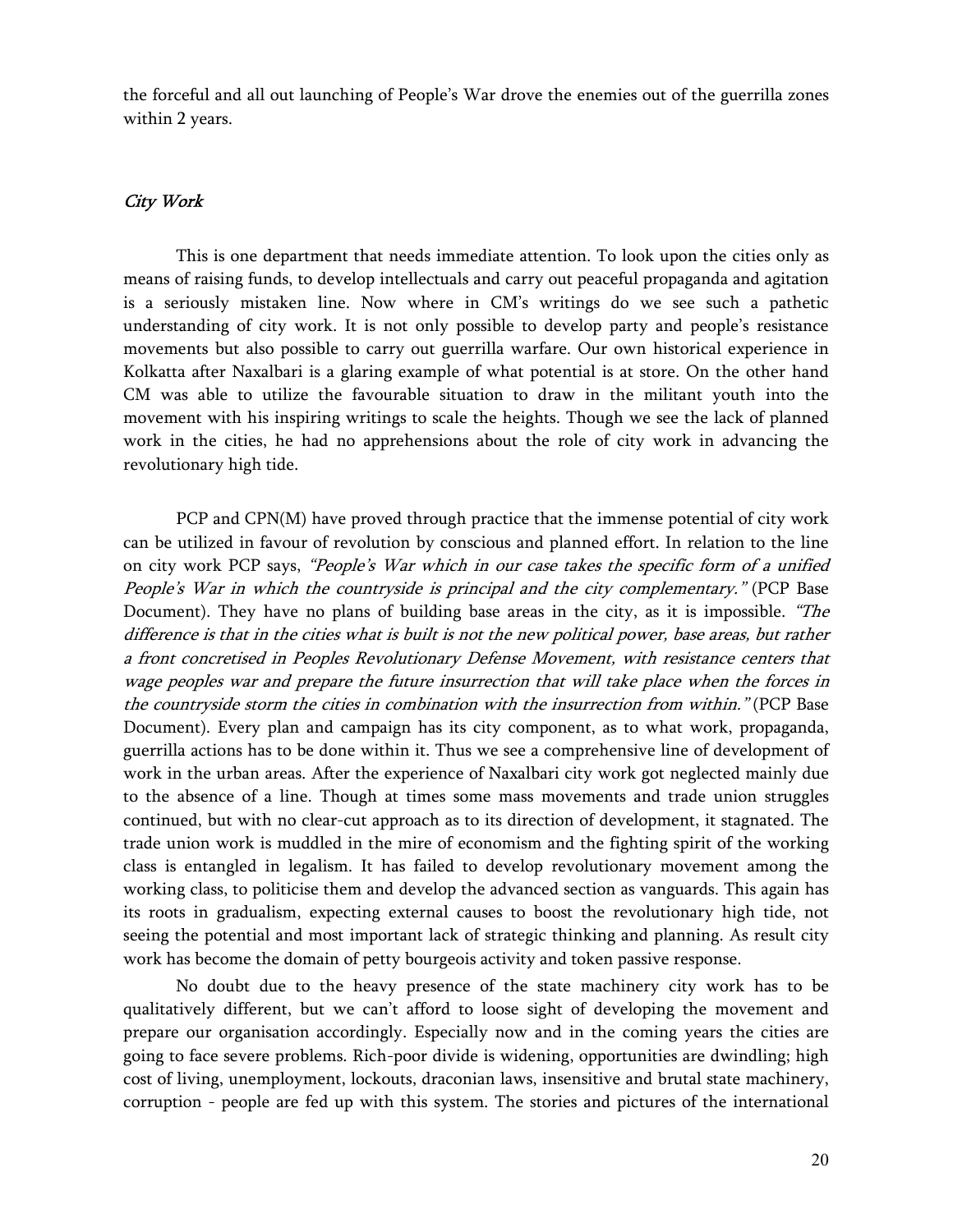struggles of the masses against globalisation, war etc. flashed now and then, prepare them mentally. The possibilities of developing and sustaining resistance movement are very high. There is a material basis for developing urban guerrilla warfare. We have to develop our thinking in this regard, carryout investigations, develop links with the masses, built up sound underground structure, mass work etc. We will have to build up the movement by showing some level of creativity to have an impact over the masses till they gain confidence.

#### Advanced Experience of International Communist Movement

Agreed Peru and Nepal are very small countries, both have weak ruling classes and states as compared to India; but quite strong and fierce in their own countries. Impact of even small actions can be nationwide. Poor infrastructure and advantageous terrain make it easier to sustain bases for longer periods. This has enhanced the efforts of CPN (M) and PCP in utilising favourable conditions. But apart from just talking about their advantages it is necessary to grasp the fineness with which they have implemented MLM in the given context. How we apply Marxism to the given concrete reality is where the creativity comes and for this deeper grasp of the universal ideology of Marxism-Leninism-Maoism is essential. Inspiring developments in Peru and Nepal show advanced grasp of Maoism. As communists we have the responsibility to learn from this. Mao said, "In this era, any revolution will definitely end in defeat if it lacks, or run counter to, the leadership of the proletariat and the communist party. Of all the social strata and political groupings, the proletariat and communist party are most free from narrow mindedness and selfishness, are politically the most far sighted, the best organised and readiest to learn with an open mind from the experiences of the vanguard class, the proletariat, and its political party throughout the world and to make use of this experience in their own cause."

In every sub topic of this article we have shown how Nepal and Peru People's Wars are experiences of the advanced grasp of Maoism creatively applied to their concrete reality. This is exactly what we have to learn -- learn to creatively apply Maoism to the concrete conditions here. Mere imitations of Peru and Nepal are of no use. The primary thing in grasping laws of People's War is to acknowledge the dynamism of war. The basic principle as Mao pointed out is "…to strive to the utmost to preserve our own strength and destroy that of the enemy." Here Mao clearly stated that in order to protect our strength we have to destroy the enemyconservative ideas emerging from thoughts of our destruction pegs the all out flow of People's War. Any form of limiting the war, i.e. not going all out to wipe the enemy out of struggle areas - in order to avoid provocation of the enemy - only leads to 'phase theory'. It denies leaps in the development of war and follows gradualism. This is in fact violation of the dynamics of war. Viewing leaps as qualitative transformation that comes after a series of quantitative additions alone, neglects the conscious role of the vanguard in propelling the war to higher level and advancing in waves. The basic principle of "preserve oneself and destroy the other" applies to both the revolutionary forces as well as the reactionary forces. Either we kick them out or they push us out. Things will not remain stagnant for long - where we can sustain, naturally the enemy's armed might has to be sufficiently smashed. It calls for a leap from guerrilla zones to